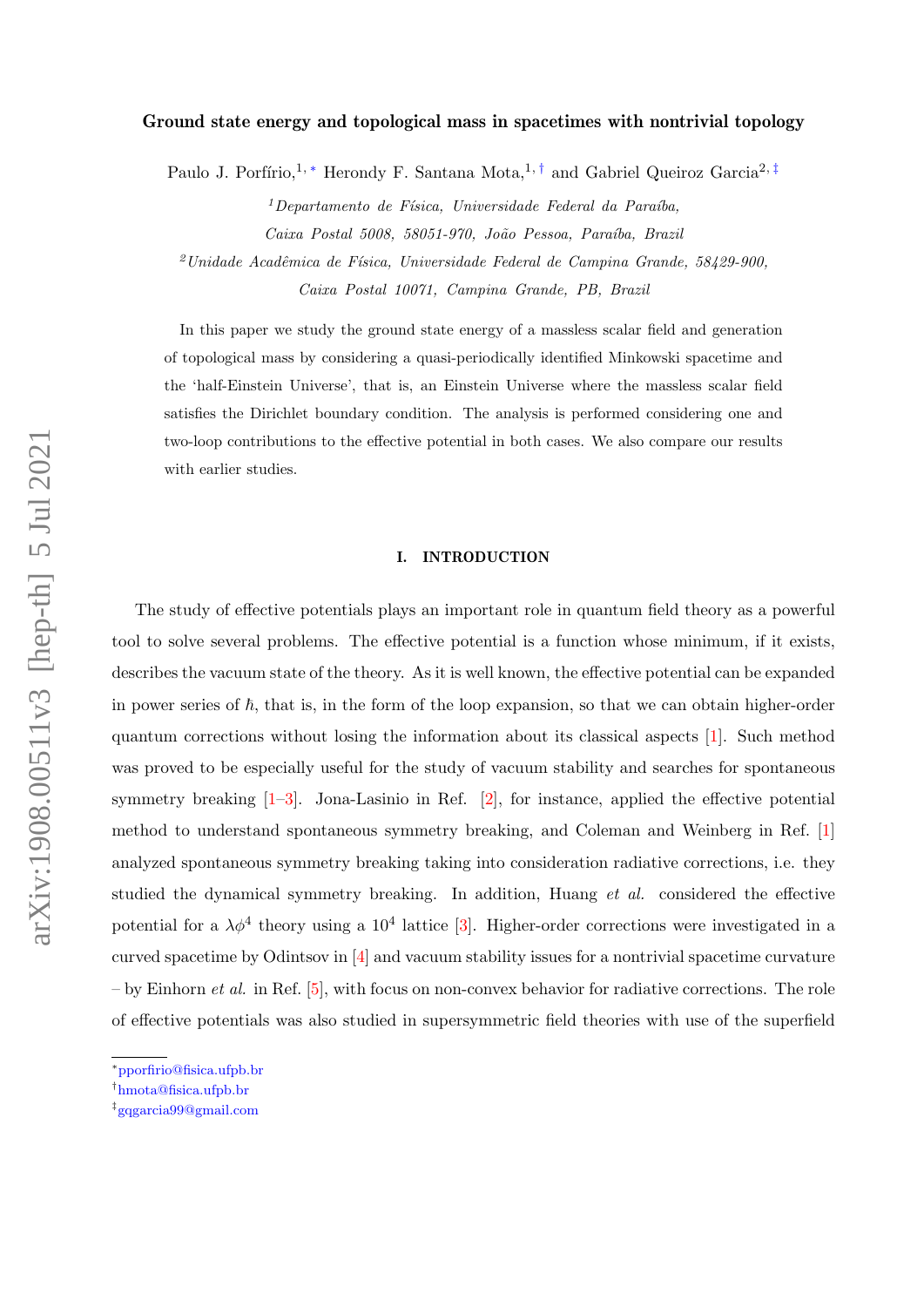approach (see for a review [\[6\]](#page-14-5) and references therein).

Historically, the first calculation of the effective potential based on using functional methods has been performed by Jackiw [\[7\]](#page-14-6). By adopting these methods, Toms studied the Casimir effect (vacuum energy), symmetry breaking and generation of topological mass in Refs. [\[8–](#page-14-7)[10\]](#page-14-8). In [\[8\]](#page-14-7), for instance, the vacuum energy and generation of topological mass for a scalar field with  $\lambda \phi^4$ self-interaction in a periodically identified Minkowski background were discussed. Toms studied in Ref.  $[9]$ , by using the  $\zeta$ -function regularization scheme, loop corrections to the vacuum energy and the topological mass generation for a massless scalar field in spacetimes with non-trivial topologies, including among them, the periodically and anti-periodically identified Minkowski and Einstein spacetimes. In Ref. [\[10\]](#page-14-8) an interaction between the twisted and untwisted scalar fields was also taken into consideration to study symmetry breaking and topological mass generation.

At the same time, various studies of the Casimir effect, both theoretical and experimental ones, have been performed, see for example  $[11-13]$  $[11-13]$ . Even in Minkowski spacetime, when the quantum field is subject to boundary conditions, such as, for example, Dirichlet boundary condition, a nonzero renormalized vacuum energy (the Casimir effect) arises as a consequence of quantum corrections. This phenomenon has been experimentally verified in the case of the electromagnetic field  $[14–21]$  $[14–21]$ . Thus, it was observed that, indeed, when two discharged parallel plates with neglected gravitational interaction are put very close to each other in the vacuum, an attractive force between them takes place as a result of the modification of the quantum vacuum fluctuations. In spacetimes with non-trivial topologies, the nonzero renormalized vacuum energy is straightforwardly affected by the topology of the spacetime [\[11,](#page-14-10) [12\]](#page-14-11). Recently, in [\[22\]](#page-15-3), it was shown that the motion of a charged particle over quantum fluctuations of the electromagnetic field requires nontrivial topologies of the spatial section of Minkowski spacetime.

In this paper we follow the same line of investigation as in Refs.  $[8-10]$  $[8-10]$ . We shall consider loop corrections to the vacuum energy of a massless scalar field and generation of topological mass for a quasi-periodically identified Minkowski spacetime and the so called half-Einstein Universe spacetime. Namely, half-Einstein Universe is defined as a scalar field propagating in the Einstein Universe under Dirichlet and Neumann boundary conditions. This spacetime has been considered previously in Ref. [\[23](#page-15-4)[–25\]](#page-15-5). The quasi-periodic condition has been considered previously in several contexts, for instance in [\[26\]](#page-15-6). Our calculaions, as we shall see, recover the previous results found in Refs. [\[8,](#page-14-7) [9\]](#page-14-9) in a corresponding limit.

This paper is organized as follows. In section [II](#page-2-0) we briefly review how to obtain the effective potential by means of the description of path integral method. In the subsequent sub-sections we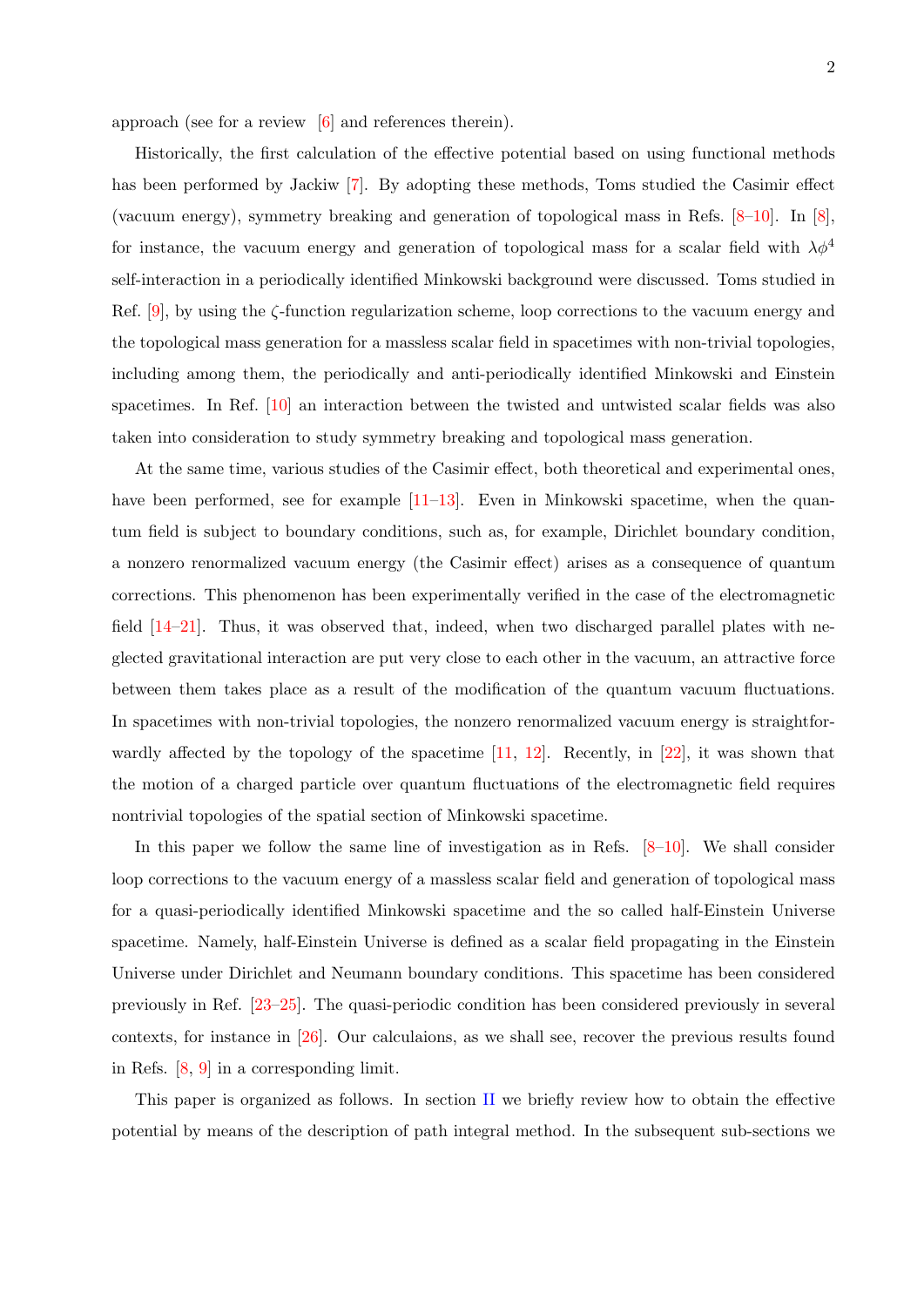consider the calculation, at one and two-loop corrections to the effective potential, of the ground state energy and topological mass production in the quasi-periodically identified Minkowski spacetime and the half-Einstein Universe. Finally, in section [III](#page-13-0) we present our conclusions. Throughout the paper we use natural units  $\hbar = c = 1$ .

# <span id="page-2-0"></span>II. LOOP CORRECTIONS AND TOPOLOGICAL MASS

Let us start this section by the brief review of some aspects of the path integral approach in order to obtain the effective potential. In this sense, a non-minimally conformally coupled (to curvature) scalar field theory is described by the following action:

$$
S = \int_{\mathcal{M}} d^4x \sqrt{-g} \left( \frac{1}{2} (\partial_{\mu} \phi)(\partial^{\mu} \phi) - \frac{1}{12} R \phi^2 - U(\phi) \right), \tag{1}
$$

where M is a Lorentzian spacetime,  $g = \det(g_{\mu\nu})$ , R is the Ricci scalar,  $\phi$  represents a scalar field whilst  $U(\phi)$  is the classical potential. The second term in the former equation is responsible for the conformal invariance of the action when  $U(\phi) = 0$ . We shall focus our attention on the self-interacting massless scalar field theory  $\lambda \phi^4$ . In this case,  $U(\phi)$  takes the following form

$$
U(\phi) = \frac{1}{4!} \lambda \phi^4 + \frac{C}{4!} \phi^4,
$$
\n(2)

where  $C$  is the additive counterterm for the coupling constant.

The next step, as usual, is to perform a Wick rotation  $(t \rightarrow -it)$  in the action such that the Lorentzian spacetime  $(M)$  is suitably converted into a Euclidean one  $(E)$ . Taking it into account in the aforementioned action, we turn out getting the Euclidean action, as defined below:

$$
S_E[\phi] = \int_E d^4x \sqrt{g} \left( -\frac{1}{2} (\partial_\mu \phi)(\partial^\mu \phi) - \frac{1}{12} R \phi^2 - U(\phi) \right). \tag{3}
$$

In order to develop a quantum description we shall allow the field  $\phi$  to fluctuate around a fixed background field,  $\Phi$ , with the fluctuations represented by the quantum field,  $\varphi$ . Thus, one can describe the Euclidean effective action  $\Gamma_E[\Phi]$  as the generating functional of one-particle-irreducible Green functions (see Ref. [\[9\]](#page-14-9) for a detailed review):

<span id="page-2-1"></span>
$$
e^{\frac{\Gamma_E[\Phi]}{\hbar}} = \int \mathcal{D}\varphi \, e^{\frac{1}{\hbar}(S_E[\Phi + \sqrt{\hbar}\varphi] + J\varphi)}, \tag{4}
$$

where the integration is performed over all quantum field configurations and the source is defined by  $J = -\frac{\delta \Gamma_E}{\delta \Sigma}$  $\frac{\partial^2 E}{\partial \Phi}$ . Generally, Eq. [\(4\)](#page-2-1) is treated perturbatively by expanding the effective action in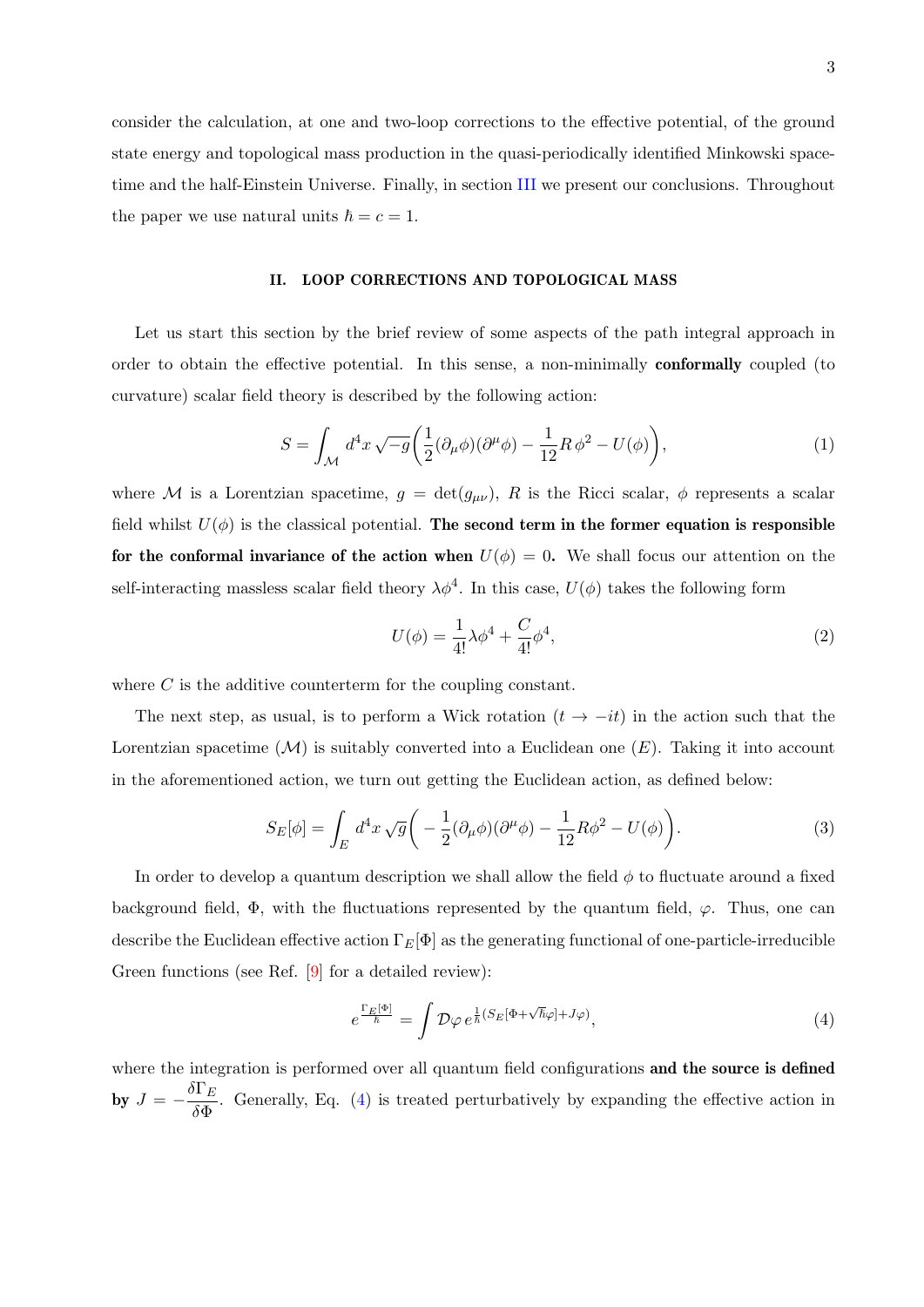power series of  $\hbar$  (loop expansion). This also allows us to introduce an effective potential that is written in terms of  $\Gamma_E[\Phi]$ , and that can also be expanded in power series of  $\hbar$ . Explicitly, we have

$$
V_{\text{eff}}(\Phi) = -\frac{1}{\text{vol}(E)} \Gamma_E(\Phi),\tag{5}
$$

where  $vol(E)$  is the volume of the Euclidean spacetime. As a consequence, the effective potential can be presented in the form of the loop expansion

$$
V_{\text{eff}}(\Phi) = V_{cl}(\Phi) + V^{(1)}(\Phi) + V^{(2)}(\Phi), \tag{6}
$$

where  $V_{cl}(\Phi) = \frac{1}{12}R\Phi^2 + U(\Phi)$  is the tree-level contribution to the effective potential,  $V^{(1)}(\Phi)$  and  $V^{(2)}(\Phi)$  the one- and two-loop corrections, respectively, and we have taken  $\hbar = 1$ . Note that we have performed a linear expansion about the classical field  $\Phi$ , i.e.,  $\phi \to \Phi + \sqrt{\hbar} \varphi$  [\[9\]](#page-14-9). Note also that we have only considered quantum perturbations up to two-loop corrections that suffices for our purposes.

The expression for the one-loop contribution to the effective potential is given in terms of the zeta function  $\zeta(s)$ , that is,

<span id="page-3-0"></span>
$$
V^{(1)}(\Phi) = -\frac{1}{2\text{vol}(E)} \left( \zeta'(0) + \zeta(0) \log \mu^2 \right),\tag{7}
$$

where the prime stands for the derivative of the zeta function with respect to s and the term  $\zeta(0)$  log  $\mu^2$  is to be removed by renormalization condition [\[9\]](#page-14-9). The zeta function presented in Eq. [\(7\)](#page-3-0) is defined as

<span id="page-3-1"></span>
$$
\zeta(s) = \sum_{N} \lambda_N^{-s},\tag{8}
$$

where  $\lambda_N$  is the spectrum of eigenvalues associated to the self-adjoint elliptic operator  $\Delta = -\Box + \frac{R}{6} + \frac{R}{3}$  $V''_{cl}(\Phi)$  and N stands for the set of quantum numbers associated to the quantum field eigenfunctions  $\varphi$  of the operator Δ. Note that we used the shorthand notation  $V''_{cl}(\Phi) = \frac{d^2 V_{cl}(\Phi)}{d\Phi^2}$  $\frac{r_a(x)}{d\Phi^2}$ . Note also that the zeta function [\(8\)](#page-3-1) relies on the complex parameter s which is defined for  $\text{Re}(s) > 1$ . Evidently, an analytic continuation to the whole complex s plane can be obtained for the zeta function, including, in particular,  $s = 0$ . Therefore, the regularized one-loop correction for the effective potential can be obtained by using the zeta function as defined in [\(8\)](#page-3-1).

To evaluate the two-loop contribution to the effective potential we will proceed in a different way than the one used for the one-loop contribution. The reason is that only two graphs contribute to the effective action. So, it is more convenient to use the diagrammatic method rather than evaluate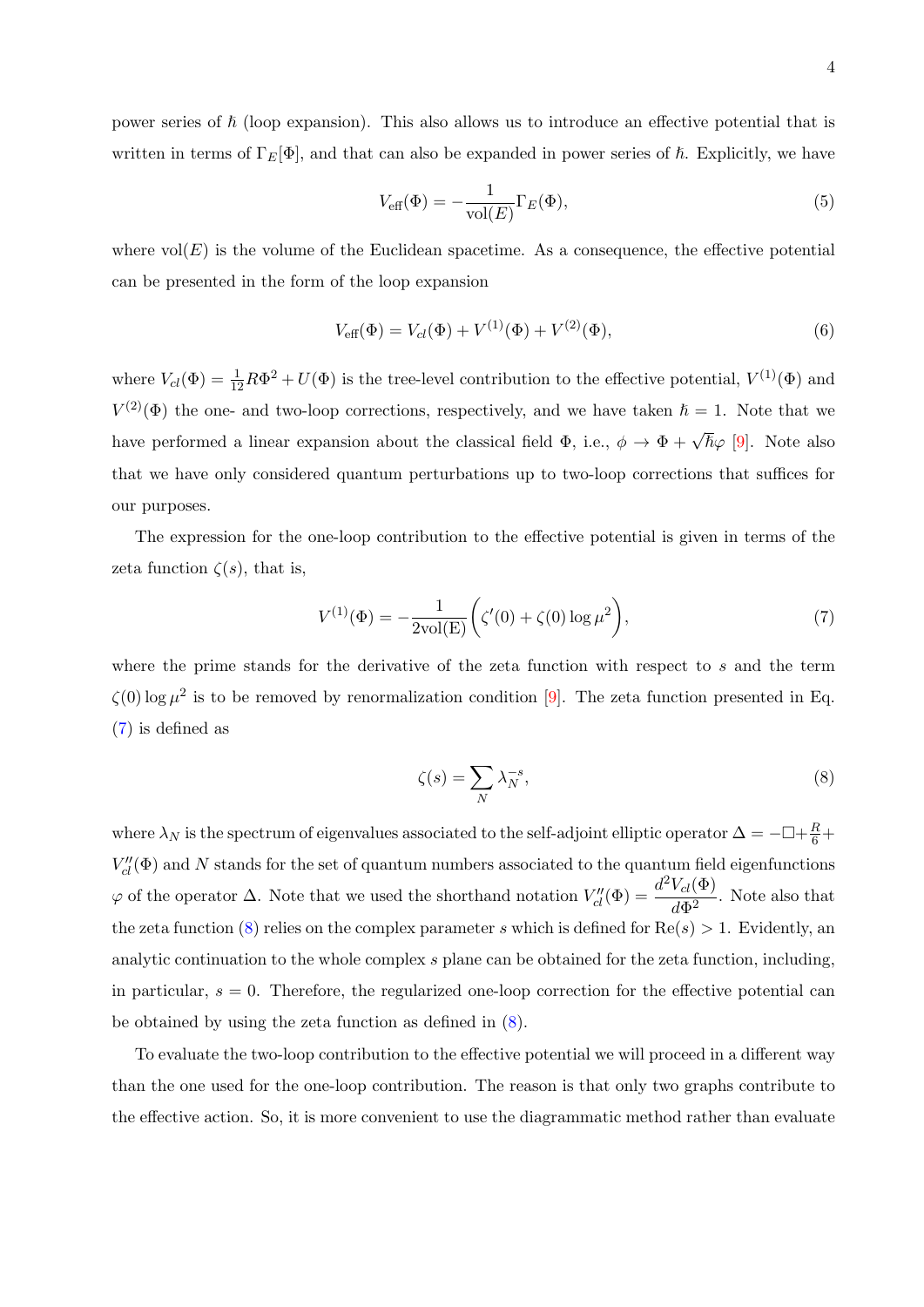

<span id="page-4-0"></span>Figure 1: The figure displays the two graphs contributing to the effective potential

explicitly the full two-loop contribution to the effective potential. In this sense, Fig. [1](#page-4-0) displays the graphs which contribute to the two-loop effective potential. They yield the following result:

<span id="page-4-1"></span>
$$
V^{(2)}(\Phi) = \frac{\lambda}{8}S_1(\Phi) - \frac{\lambda^2}{12}\Phi^2 S_2(\Phi),\tag{9}
$$

where  $S_1(\Phi)$  $S_1(\Phi)$  $S_1(\Phi)$  and  $S_2(\Phi)$  are the contributions from the diagrams 1(a) and 1(b), respectively. In order to know the exact expressions for  $S_1(\Phi)$  and  $S_2(\Phi)$  we need to specify the topology of the spacetime. In our case, we will consider spacetimes with non-trivial topology and, as a consequence, the Feynman rules are similar to the ones for field theory at finite temperature, as remarked in Ref. [\[9\]](#page-14-9). Furthermore, as we will deal with the vacuum state,  $\Phi = 0$ , the second term of the r.h.s of [\(9\)](#page-4-1) does not contribute to our results. An explicit form for  $S_1(\Phi)$  will be given in the next (sub)-sections where we shall examine two different spacetimes with non-trivial topology. The first of them is the quasi-periodically identified Minkowski spacetime and the second one is the half-Einstein Universe.

Renormalization conditions necessary to obtain a renormalized effective potential should yet be considered [\[9\]](#page-14-9). However, as we have only a renormalization constant, this implies that only one renormalization condition should be held. It can be taken in analogy to Coleman-Weinberg and fix the coupling-constant at some mass scale  $M$ , i.e.,

<span id="page-4-3"></span>
$$
\left. \frac{d^4 V_{\text{eff}}}{d\Phi^4} \right|_{\Phi = M} = \lambda(M). \tag{10}
$$

Such a condition enables us to eliminate the dependence on  $\mu$  in the one-loop contribution to the effective potential [\(7\)](#page-3-0).

Now, in order to examine the generation of the topological mass it is necessary to impose the following equation:

<span id="page-4-2"></span>
$$
\left. \frac{d^2 V_{\text{eff}}}{d\Phi^2} \right|_{\Phi = v} = m^2,\tag{11}
$$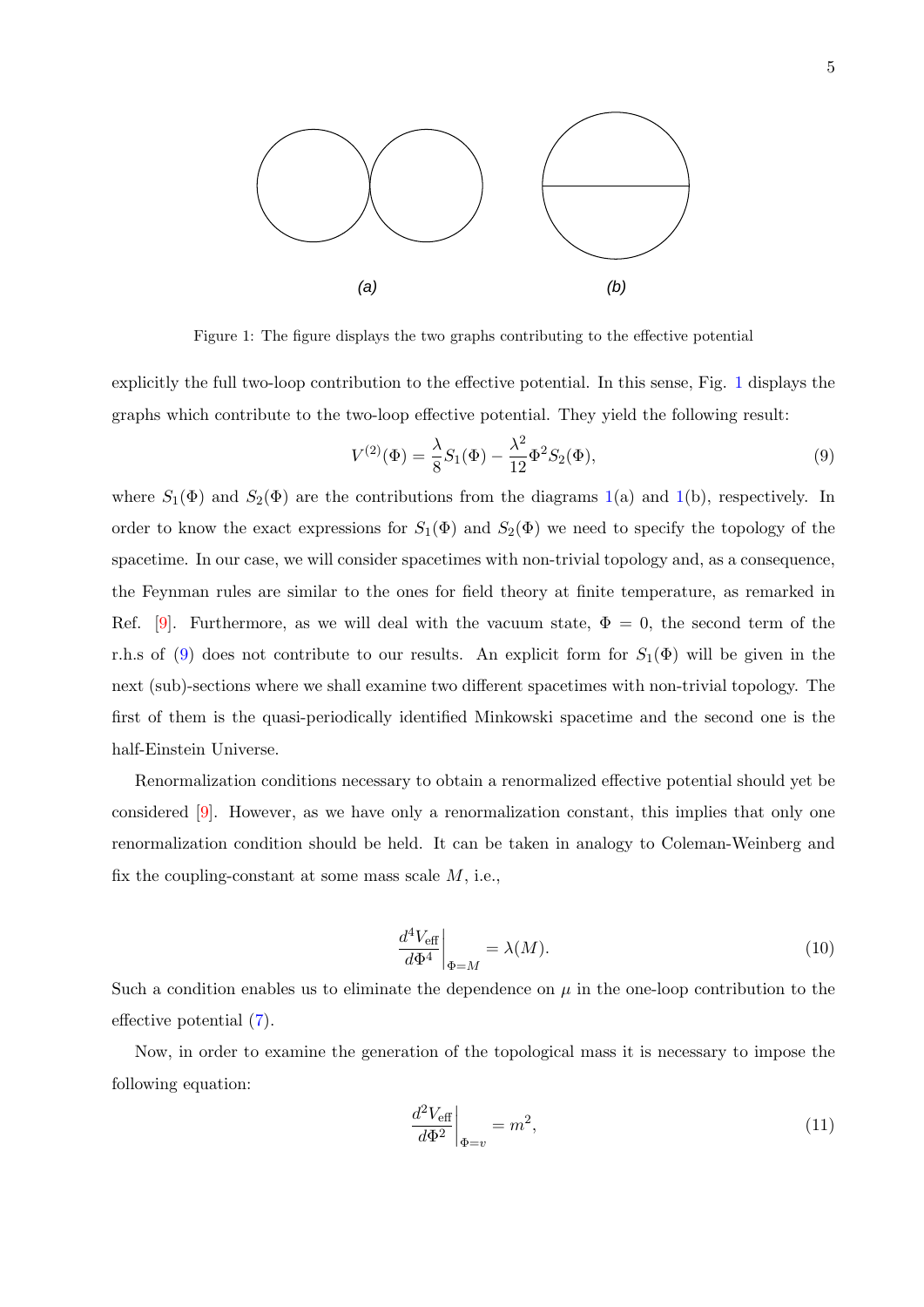$$
\left. \frac{dV_{\text{eff}}}{d\Phi} \right|_{\Phi=v} = 0. \tag{12}
$$

Thus if the sign of the r.h.s. of Eq.  $(11)$  is positive we conclude that v is a minimum of the potential, otherwise is a maximum.

## A. Flat spacetime: massless scalar field under quasi-periodic condition

The procedure to calculate the values of energy of a massless scalar field under the quasi-periodic condition in the four-dimensional Minkowski spacetime is quite simple [\[26\]](#page-15-6). We can then apply this fact to calculate the eigenvalues  $v_n$  corresponding to a massless scalar field eigenfunction  $\varphi_n$ associated to the operator  $\Delta = -\Box + \frac{R}{6} + V''_{cl}(\Phi)$ , as described in the previous section. One should remind, though, that the  $\Box$ -operator is defined in the four-dimensional Euclidean space and time. Thereby, by subjecting a massless scalar field  $\varphi$  to the quasi-periodic condition [\[26\]](#page-15-6)

<span id="page-5-0"></span>
$$
\varphi(t, x, y, z + L) = e^{2i\pi\beta} \varphi(t, x, y, z), \qquad (13)
$$

one finds the following eigenvalues:

$$
v_n = k^2 + \frac{4\pi^2}{L^2} (n+\beta)^2 + \frac{\lambda}{2} \Phi^2,
$$
\n(14)

where  $R = 0$  in flat spacetime,  $k^2 = k_t^2 + k_x^2 + k_y^2$ ,  $n = 0, \pm 1, \pm 2, \dots$ , and  $0 \le \beta \le 1$ . That is, the z-coordinate has been compactified into a length  $L$  in order to impose on the field the quasi-periodic condition [\(13\)](#page-5-0) on the field. Moreover, one should notice that the case  $\beta = 0$  represents an untwisted scalar field and the case  $\beta = \frac{1}{2}$  $\frac{1}{2}$  a twisted one. Both of these cases have already been previously considered in Ref. [\[9\]](#page-14-9). Here, we want to consider a more general situation expressed by means of the parameter  $\beta$ .

The generalized zeta function is, thus, written as

$$
\zeta(s) = \frac{V_3}{(2\pi)^3} \sum_{n=-\infty}^{+\infty} \int d^3k \left[ k^2 + \frac{4\pi^2}{L^2} (n+\beta)^2 + \frac{\lambda}{2} \Phi^2 \right]^{-s},\tag{15}
$$

where  $V_3$  is the continuum volume associated to the dimensions  $t, x, y$  and  $d^3k = dk_t dk_x dk_y$ . The integral above can be evaluated by using the relation

<span id="page-5-1"></span>
$$
\frac{1}{\omega^s} = \frac{2}{\Gamma(s)} \int_0^\infty d\tau \tau^{2s-1} e^{-\omega \tau^2}.
$$
\n(16)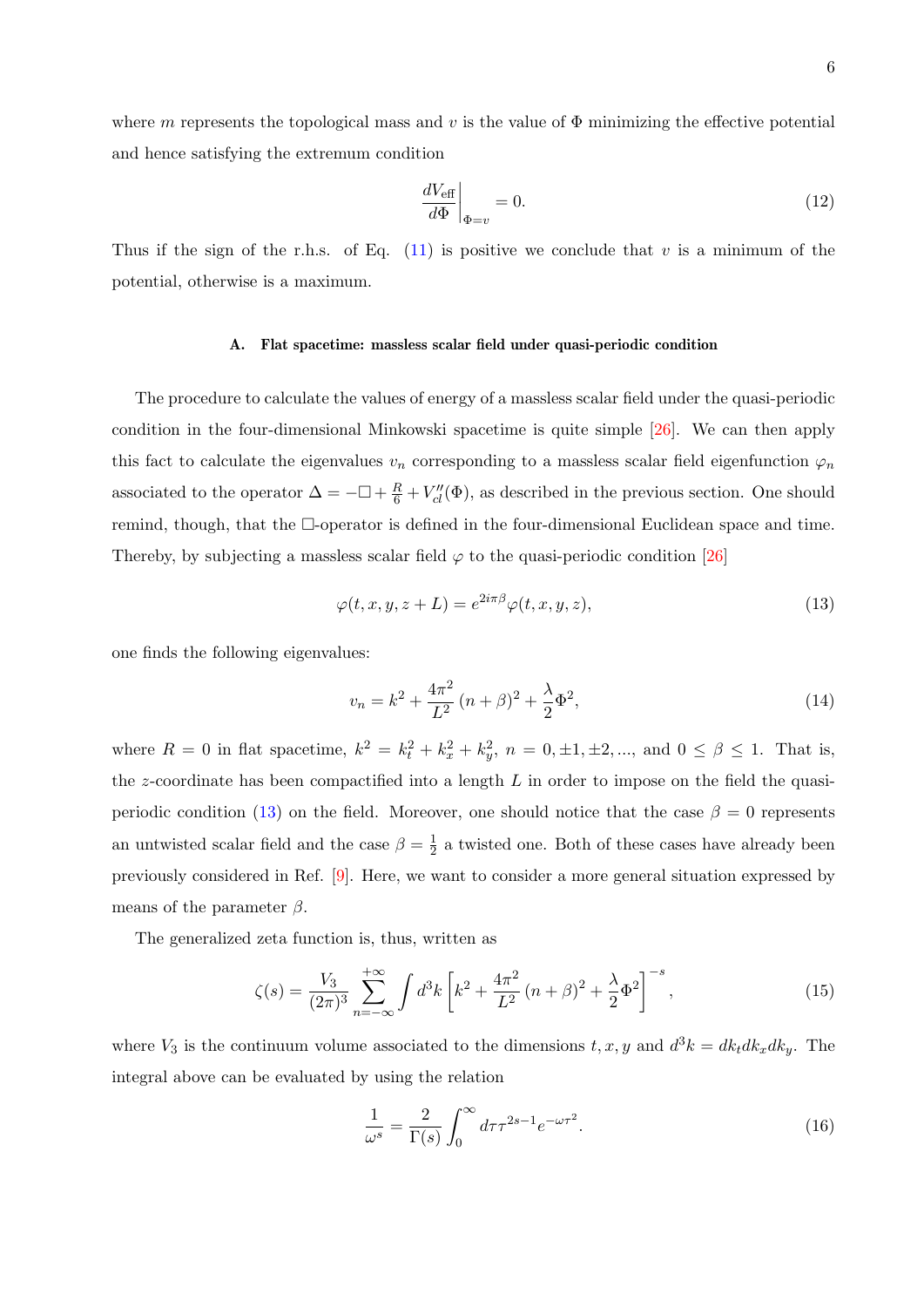By doing so we find

<span id="page-6-0"></span>
$$
\zeta(s) = \frac{V_3}{(2\pi)^3} \frac{\pi^{\frac{3}{2}} \Gamma\left(s - \frac{3}{2}\right)}{\Gamma(s)} w^{3-2s} \sum_{n = -\infty}^{+\infty} \left[ \left(n + \beta\right)^2 + \nu^2 \right]^{\frac{3}{2} - s},\tag{17}
$$

where  $\nu^2 = \frac{\lambda}{2w^2} \Phi^2$  and  $w = \frac{2\pi}{L}$  $\frac{2\pi}{L}$ . The sum in *n* considered in Eq. [\(17\)](#page-6-0) has been worked out before in Ref. [\[26\]](#page-15-6) so that we will simply quote the result here. It is given by

$$
\sum_{n=-\infty}^{+\infty} \left[ (n+\beta)^2 + \nu^2 \right]^{-s} = \pi^{\frac{1}{2}} \nu^{1-2s} \frac{\Gamma\left(s-\frac{1}{2}\right)}{\Gamma(s)} + \frac{4\pi^s \nu^{\frac{1}{2}-s}}{\Gamma(s)}
$$

$$
\times \sum_{k=1}^{\infty} k^{s-\frac{1}{2}} \cos(2\pi k\beta) K_{\left(\frac{1}{2}-s\right)}(2\pi k\nu), \tag{18}
$$

where  $K_{\gamma}(x)$  is the Macdonald function. Thereby, the generalized zeta function in Eq. [\(17\)](#page-6-0) becomes

<span id="page-6-4"></span>
$$
\zeta(s) = \frac{V_3}{(2\pi)^3} \pi^{\frac{3}{2} + \bar{s}} w^{-2\bar{s}} \nu^{1-2\bar{s}} \left[ \pi^{\frac{1}{2} - \bar{s}} \frac{\Gamma\left(\bar{s} - \frac{1}{2}\right)}{\Gamma\left(\bar{s} + \frac{3}{2}\right)} + \frac{4(2\pi)^{\frac{1}{2} - \bar{s}}}{\Gamma\left(\bar{s} + \frac{3}{2}\right)} \sum_{k=1}^{\infty} \cos(2\pi k \beta) f_{\left(\frac{1}{2} - \bar{s}\right)}(2\pi k \nu) \right],\tag{19}
$$

where  $\bar{s} = s - \frac{3}{2}$  $\frac{3}{2}$  and the function  $f_{\gamma}(x)$  is defined as

<span id="page-6-5"></span>
$$
f_{\gamma}(x) = \frac{K_{\gamma}(x)}{x^{\gamma}}.
$$
\n(20)

Note that, in what follows, the limit  $s \to 0$  is equivalent to the limit  $\bar{s} \to -\frac{3}{2}$ . Thus, in this case, the one-loop correction to the effective potential given by Eq. [\(7\)](#page-3-0) is written in terms of

<span id="page-6-1"></span>
$$
\zeta(0) = \frac{V_3 L}{2(2\pi)^4} \pi^2 b^4,\tag{21}
$$

and

<span id="page-6-2"></span>
$$
\zeta'(0) = \frac{V_3 L}{(2\pi)^4} \left[ \frac{\pi^2}{4} b^4 (3 - 4\ln(b)) + 4w^2 b^2 \sum_{k=1}^{\infty} \frac{1}{k^2} K_2 \left( \frac{2\pi k b}{w} \right) \cos(2k\pi\beta) \right],
$$
 (22)

where  $b^2 = \frac{\lambda}{2} \Phi^2$  and  $V_3 L$  is the four-dimensional volume of the Euclidean space and time. Then, by using Eqs.  $(21)$  and  $(22)$ , the one-loop correction can be written as

<span id="page-6-3"></span>
$$
V_{\text{eff}}(\Phi) = \frac{\lambda}{4!} \Phi^4 + \frac{C}{4!} \Phi^4 - \frac{1}{32\pi^4} \left[ \frac{\pi^2 b^4}{2} \ln(\mu^2) + \frac{\pi^2}{4} b^4 (3 - 4 \ln(b)) + 4w^2 b^2 \sum_{k=1}^{\infty} \frac{1}{k^2} K_2 \left( \frac{2\pi k b}{w} \right) \cos(2k\pi\beta) \right].
$$
 (23)

The normalization constant C is obtained, after taking  $L \to \infty$ , by using Eq. [\(10\)](#page-4-3). Then, it provides

$$
\frac{C}{4!} = \frac{\lambda^2}{256\pi^2} \ln(\mu^2) - \frac{\lambda^2}{96\pi^2} - \frac{\lambda^2}{256\pi^2} \ln\left(\frac{\lambda M^2}{2}\right),\tag{24}
$$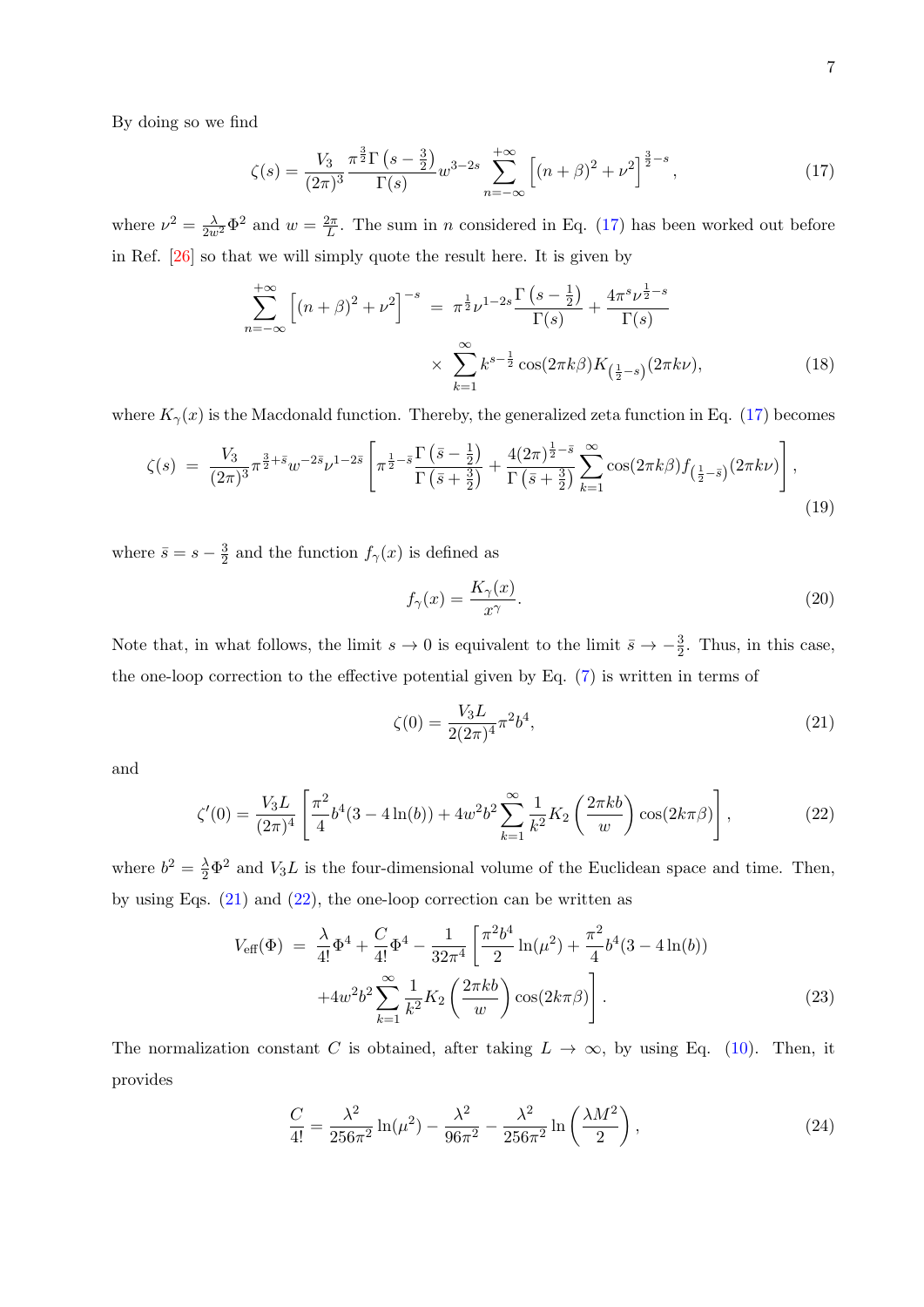which does not depend on  $L$  and, therefore, is the infinite  $L$  contribution (in the finite temperature case based on similar summations, the analogous contribution is the zero-temperature one). The use of the normalization constant into Eq. [\(23\)](#page-6-3) allows us to write the renormalized effective potential with one-loop correction as

<span id="page-7-0"></span>
$$
V_{\text{eff}}^{\text{R}}(\Phi) = \frac{\lambda}{4!} \Phi^4 + \frac{\lambda^2 \Phi^4}{(16\pi)^2} \left[ \ln \left( \frac{\Phi^2}{M^2} \right) - \frac{25}{6} \right] - \frac{b^2}{2\pi^2 L^2} \sum_{k=1}^{\infty} \frac{1}{k^2} K_2(kbL) \cos(2k\pi\beta). \tag{25}
$$

It is clear that, by taking the limit  $L \to \infty$ , we obtain the well known Coleman-Weinberg effective potential, confirming the consistency of our results.

The state  $\Phi = 0$ , characterizing the ground state at the tree-level of the effective potential, provides the Casimir energy density through the expression [\(25\)](#page-7-0), that is,

<span id="page-7-1"></span>
$$
V_{\text{eff}}^{\text{R}}(\Phi = 0) = -\frac{1}{\pi^2 L^4} \sum_{k=1}^{\infty} \frac{1}{k^4} \cos(2k\pi\beta).
$$
 (26)

This result is definitely finite and this can be better seen by using the Bernoulli polynomials

$$
B_{2k}(x) = \frac{(-1)^{k-1} 2(2k)!}{(2\pi)^{2k}} \sum_{n=1}^{\infty} \frac{\cos(2\pi nx)}{n^{2k}}, \qquad 0 \le x \le 1,
$$
 (27)

where  $k = 0, 1, 2, \dots$ . Thereby, the expression  $(26)$  becomes

<span id="page-7-2"></span>
$$
V_{\text{eff}}^{\text{R}}(\Phi = 0) = \frac{\pi^2}{3L^4} B_4(\beta) = \frac{\pi^2}{3L^4} \left(\beta^4 - 2\beta^3 + \beta^2 - \frac{1}{30}\right),\tag{28}
$$

which is the same result obtained in Ref. [\[26\]](#page-15-6), as it should be. It is also worth mentioning the fact that the expression [\(28\)](#page-7-2), provides the correct results for the untwisted ( $\beta = 0$ ) and twisted  $(\beta = \frac{1}{2})$  $\frac{1}{2}$ ) cases. Both of these cases were separately analyzed in Ref. [\[9\]](#page-14-9).

The stability of the ground state is examined by means of the condition [\(11\)](#page-4-2). If it is negative,  $\Phi = 0$  is a local maximum, otherwise is a local minimum and provides a topological positive mass. Thus, by using [\(11\)](#page-4-2) and making  $\Phi = 0$  we get

<span id="page-7-3"></span>
$$
m^{2} = \frac{\lambda}{4L^{2}} B_{2}(\beta) = \frac{\lambda}{4L^{2}} \left(\beta^{2} - \beta + \frac{1}{6}\right).
$$
 (29)

To the best of our knowledge, this expression has been obtained for the first time here. It is evident that the result in Eq. [\(29\)](#page-7-3) is not positive for all values of  $\beta$  between zero and one. In fact, it is consistent with the results for the untwisted  $(\beta = 0)$  and twisted  $(\beta = \frac{1}{2})$  $(\frac{1}{2})$  cases obtained in Ref. [\[9\]](#page-14-9). For the twisted case, the expression above is negative and may indicate instability, as pointed out in Ref. [\[10\]](#page-14-8). In Fig[.2](#page-8-0) we have plotted the dimensionless quantity  $M = \frac{4L^2m^2}{\lambda}$  $\frac{2m^2}{\lambda}$  as a function of the parameter  $\beta$ . We can see that it is positive only for  $\beta < 0.2$  and for  $\beta > 0.8$ , making the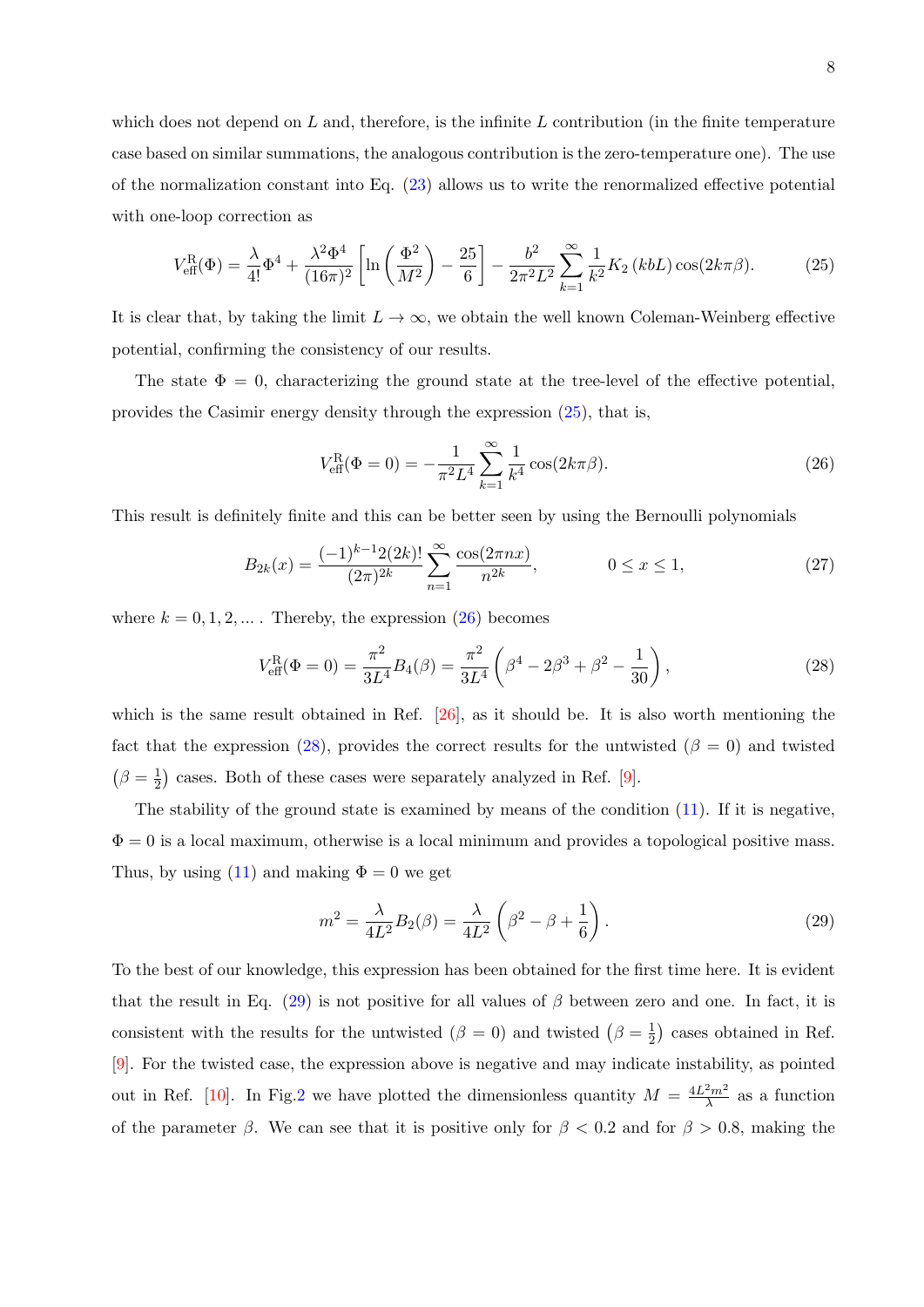

<span id="page-8-0"></span>Figure 2: Plot of the dimensionless quantity  $M = \frac{4L^2m^2}{\lambda}$  in terms of the parameter  $\beta$ , according to Eq. [\(29\)](#page-7-3).

 $\mathsf{A}$  and  $\mathsf{A}$  in the other values of  $\beta$  inclu the twisted case, give a negative result for the expression  $(29)$ . tree-level vacuum state  $\Phi = 0$  stable. All the other values of  $\beta$ , including the value that provides

 $\mathbf{1}$ Let us now calculate the two-loop contribution to the vacuum energy density. In order to do that, we have to make use of the expression in Eq. [\(9\)](#page-4-1), taking  $\Phi = 0$ . In this case, there is only contribution from the first term on the r.h.s. of [\(9\)](#page-4-1). Thus, from the graphs in Fig[.1](#page-4-0) we have

<span id="page-8-1"></span>
$$
S_1(\Phi) = \left\{ \sum_{n=-\infty}^{+\infty} \frac{1}{L} \int \frac{d^3k}{(2\pi)^3} \left[ k^2 + \frac{4\pi^2}{L^2} (n+\beta)^2 + \frac{\lambda}{2} \Phi^2 \right]^{-s} \right\}^2
$$
  
=  $\left( \frac{1}{V_3 L} \zeta(s) \right)^2$ , (30)

where we have to take  $s = 1$ . Note that in Ref. [\[9\]](#page-14-9) dimensional regularization was used to calculate this integral. However, we would like here to use the zeta function regularization, that is why we have introduced the parameter s in Eq.  $(30)$ . Moreover, if we naively take  $s = 1$  in the expression in Eq.  $(19)$  to calculate the integral  $(30)$ , we will find a divergence coming from the first term on the r.h.s. Nevertheless, a thorough inspection of the zeta function in Eq. [\(19\)](#page-6-4) will show us that, when divided by  $V_3L$ , its first term does not depend on the length L and, therefore, can be dropped, as usually it is done in similar calculations. The result of the integral [\(30\)](#page-8-1) in the ground state, thus, is found to be

$$
S_1(\Phi = 0) = \left(\frac{1}{V_3 L} \zeta_R(1)\right)^2 = \frac{1}{4L^4} B_2^2(\beta),\tag{31}
$$

where  $\zeta_R(1)$  means that the expression [\(19\)](#page-6-4) was taken at  $s = 1$ , dropping its first term. Finally, as it follows from Eq. [\(9\)](#page-4-1), the two-loop contribution to the effective potential is given by

$$
V^{(2)}(\Phi = 0) = \frac{\lambda}{8} S_1(\phi = 0) = \frac{1}{32L^4} \left(\beta^2 - \beta + \frac{1}{6}\right)^2.
$$
 (32)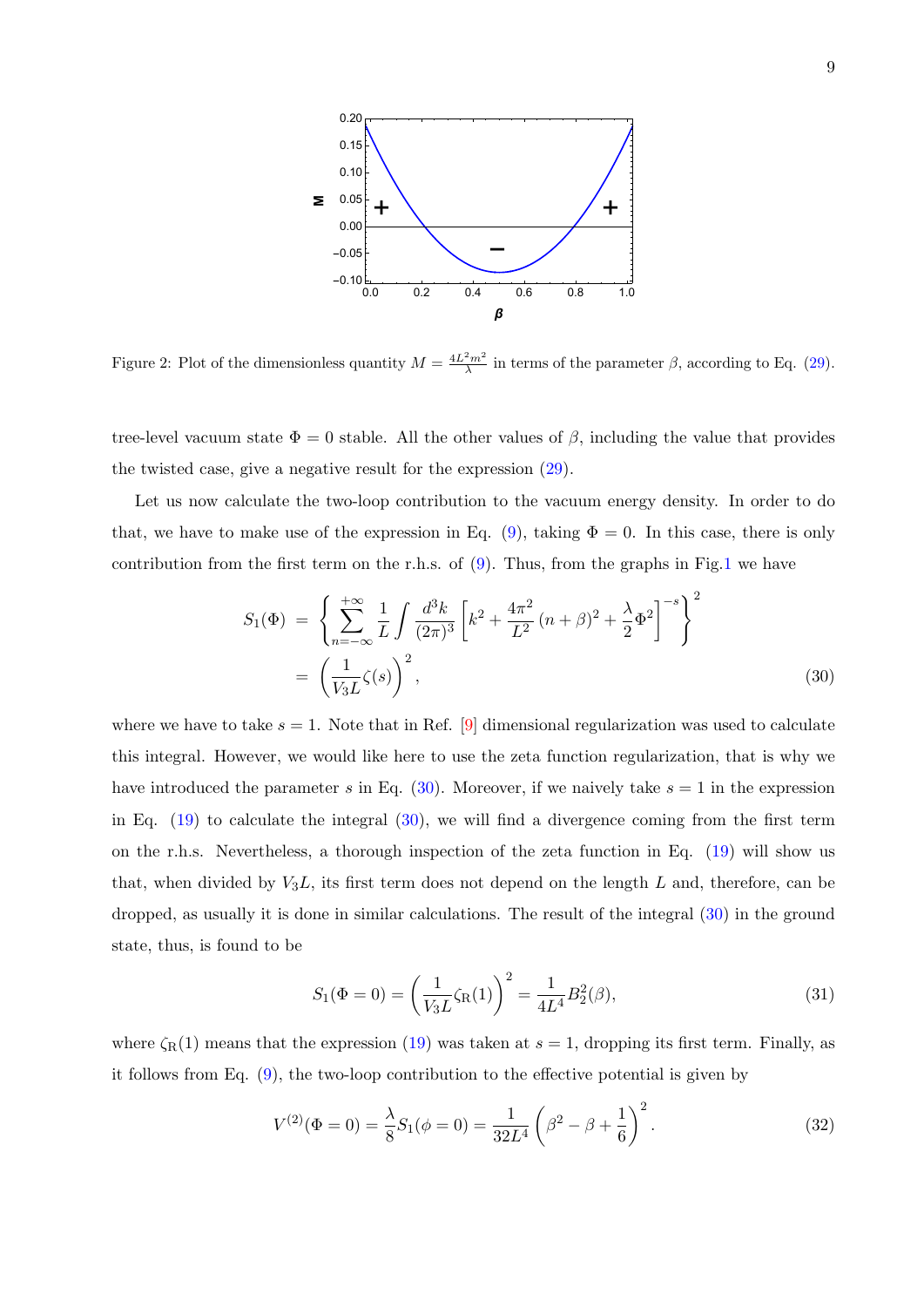Note that, in the general expression above, when one considers the untwisted and twisted cases the results coincide with the ones found in Ref. [\[9\]](#page-14-9). This shows the consistency of our regularization method by making use of the zeta function [\(19\)](#page-6-4).

#### B. Massless scalar field in the 'half-Einstein Universe'

The static Einstein Universe has already been considered within the context of the Casimir effect previously in several works  $(9, 27-30)$ . In Ref.  $(9)$ , for instance, the author considered loop corrections to the ground state energy density of a massless scalar field, he also studied generation of topological mass. Here, on the other hand, we wish to consider the static Einstein Universe subjected to a Dirichlet boundary condition. This has been called by the authors in Refs. [\[23–](#page-15-4)[25\]](#page-15-5) as 'half-Einstein Universe'. The eigenvalues of energy of a massless scalar field in this scenario have also been found in Ref. [\[23\]](#page-15-4) and, in our case, we can make use of this. Thus, the eigenvalues of a massless scalar field, subjected to Dirichlet boundary condition, and which is also eigenvalues of the operator  $\Delta = -\Box + \frac{R}{6} + V''_{cl}(\Phi)$ , are given by

<span id="page-9-0"></span>
$$
v_n = \frac{\lambda}{2} \Phi^2 + k_t^2 + \frac{n^2}{a^2},\tag{33}
$$

where the curvature scalar  $R = \frac{6}{65}$  $\frac{6}{a^2}$  has been used, a is the constant scale factor and  $k_t$  is the momentum associated to the t-coordinate. Note that the  $\Box$ -operator is defined for the geometry of the static Einstein Universe.

The generalized zeta function is, then, built out from [\(33\)](#page-9-0) and [\(8\)](#page-3-1). It is written as

$$
\zeta(s) = \left(\frac{L_t}{2\pi}\right) \int_{-\infty}^{\infty} dk_t \sum_{n=1}^{\infty} d_D(n) \left[\frac{\lambda}{2} \Phi^2 + \frac{n^2}{a^2} + k_t^2\right]^{-s},\tag{34}
$$

where  $L_t$  is a parameter with dimension of length and  $d_D(k)$  is the degeneracy given by  $d_D(n)$ 1  $\frac{1}{2}n(n-1)$ , with  $n = 1, 2, 3, ...$  [\[23\]](#page-15-4). In the case when Neumann boundary condition is used, the eigenvalues are the same as [\(33\)](#page-9-0) but with a degeneracy given by  $d_N(n) = \frac{1}{2}n(n+1)$ . Thereby, using again the relation in Eq.  $(16)$  we get

<span id="page-9-1"></span>
$$
\zeta(s) = \sqrt{\pi} \left( \frac{L_t}{2\pi} \right) \frac{\Gamma(s - \frac{1}{2})}{\Gamma(s)} a^{2s - 1} \sum_{n=1}^{\infty} \frac{1}{2} n(n-1) \left[ \nu^2 + n^2 \right]^{\frac{1}{2} - s},\tag{35}
$$

where  $\nu^2 = a^2 \frac{\lambda}{2} \Phi^2$ .

In order to perform the sum over n in Eq.  $(35)$  it is convenient to break it into two contributions: one with the multiplicative factor given by  $n^2$  and the other with the multiplicative factor given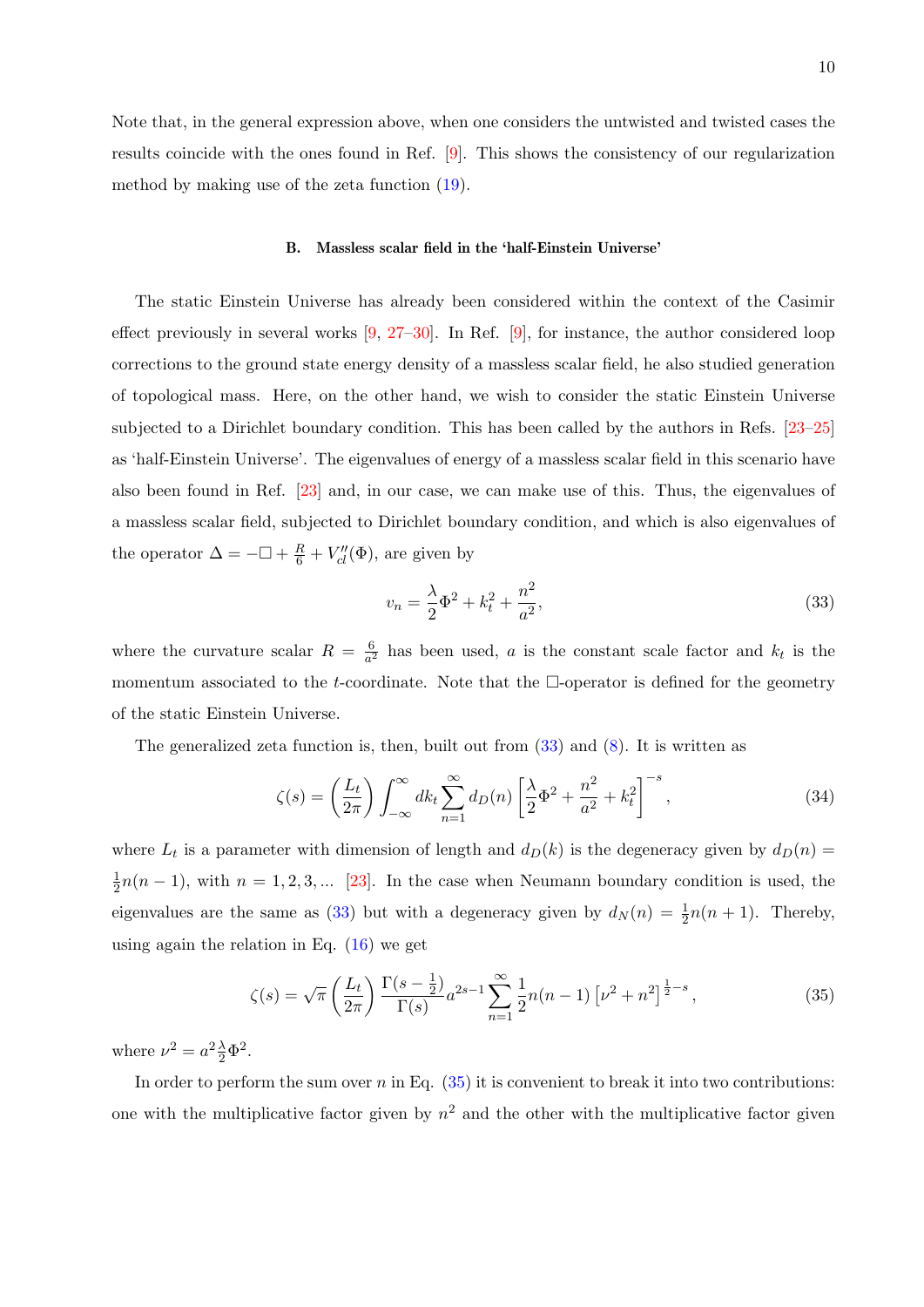by  $(-n)$ . Let us start with the first one. This contribution is written as

<span id="page-10-1"></span>
$$
\zeta_I(s) = \sqrt{\pi} \left( \frac{L_t}{2\pi} \right) \frac{\Gamma\left(s - \frac{1}{2}\right)}{2\Gamma(s)} a^{2s-1} \sum_{n=1}^{\infty} n^2 \left[ \nu^2 + n^2 \right]^{\frac{1}{2} - s} \n= \sqrt{\pi} \left( \frac{L_t}{2\pi} \right) \frac{\Gamma(\bar{s})}{2\Gamma\left(\bar{s} + \frac{1}{2}\right)} a^{2\bar{s}} \left[ \zeta_{EH}(\bar{s} - 1, \nu) - \nu^2 \zeta_{EH}(\bar{s}, \nu) \right],
$$
\n(36)

where  $\zeta_{EH}(\bar{s}, \nu)$  is the Epstein-Hurwitz zeta function [\[31,](#page-16-0) [32\]](#page-16-1) and  $\bar{s} = s - \frac{1}{2}$  $\frac{1}{2}$ . Note that, in what follows, taking the limit  $s \to 0$  is equivalent to the limit  $\bar{s} \to -\frac{1}{2}$ .

The Epstein-Hurwitz zeta function is defined as [\[31,](#page-16-0) [32\]](#page-16-1)

$$
\zeta_{EH}(s,\nu) = \sum_{n=1}^{\infty} (n^2 + \nu^2)^{-s},\tag{37}
$$

where  $\text{Re}(s) > 1/2$  and  $\nu^2 \geq 0$ . A very useful expression for this sum providing an analytical continuation for other values of  $s$  is given by  $[31, 32]$  $[31, 32]$ 

<span id="page-10-0"></span>
$$
\zeta_{EH}(s,\nu) = -\frac{\nu^{-2s}}{2} + \frac{\sqrt{\pi}}{2} \frac{\Gamma\left(s - \frac{1}{2}\right)}{\Gamma(s)} \nu^{1-2s} + \frac{2^{1-s}(2\pi)^{2s - \frac{1}{2}}}{\Gamma(s)} \sum_{k=1}^{\infty} k^{2s - 1} f_{\left(s - \frac{1}{2}\right)}(2\pi k \nu),\tag{38}
$$

where  $f_{\gamma}(x)$  has been defined in Eq. [\(20\)](#page-6-5). By using [\(38\)](#page-10-0) in Eq. [\(36\)](#page-10-1) we are able to obtain

<span id="page-10-5"></span>
$$
\zeta_I(0) = \pi \left(\frac{L_t}{2\pi}\right) \frac{\nu^4}{16a},\tag{39}
$$

and

<span id="page-10-6"></span>
$$
\zeta_I'(0) = \pi \left( \frac{L_t}{2\pi} \right) \frac{\nu^4}{32a} \left\{ 3 + 4 \ln \left( \frac{a}{\nu} \right) - 64 \sum_{n=1}^{\infty} \left[ f_1(2\pi n\nu) + 3f_2(2\pi n\nu) \right] \right\}.
$$
 (40)

Let us now turn our attention to the second contribution. From Eq.  $(35)$  we can see that it is written as

<span id="page-10-4"></span>
$$
\zeta_{II}(s) = -\sqrt{\pi} \left(\frac{L_t}{2\pi}\right) \frac{\Gamma\left(s - \frac{1}{2}\right)}{2\Gamma(s)} a^{2s-1} \sum_{n=1}^{\infty} n \left[\nu^2 + n^2\right]^{\frac{1}{2} - s}.
$$
\n(41)

In order to perform the sum in  $n$  exhibited in the above expression we can apply the Abel-Plana formula given by [\[29,](#page-15-9) [30\]](#page-15-8)

<span id="page-10-2"></span>
$$
\sum_{n=1}^{\infty} F(n) = -\frac{1}{2}F(0) + \int_0^{\infty} F(t)dt + i \int_0^{\infty} dt \frac{[F(it) - F(-it)]}{e^{2\pi t} - 1},
$$
\n(42)

where, in our case,  $F(n) = n \left[\nu^2 + n^2\right]^{\frac{1}{2} - s}$ . Taking this into account, we see that the first term on the r.h.s of [\(42\)](#page-10-2) is zero. Furthermore, the second and third terms are, respectively, given by

<span id="page-10-3"></span>
$$
\int_0^\infty t \left[ \nu^2 + t^2 \right]^{-\bar{s}} dt = \frac{\nu^{2-2\bar{s}}}{2(\bar{s}-1)},\tag{43}
$$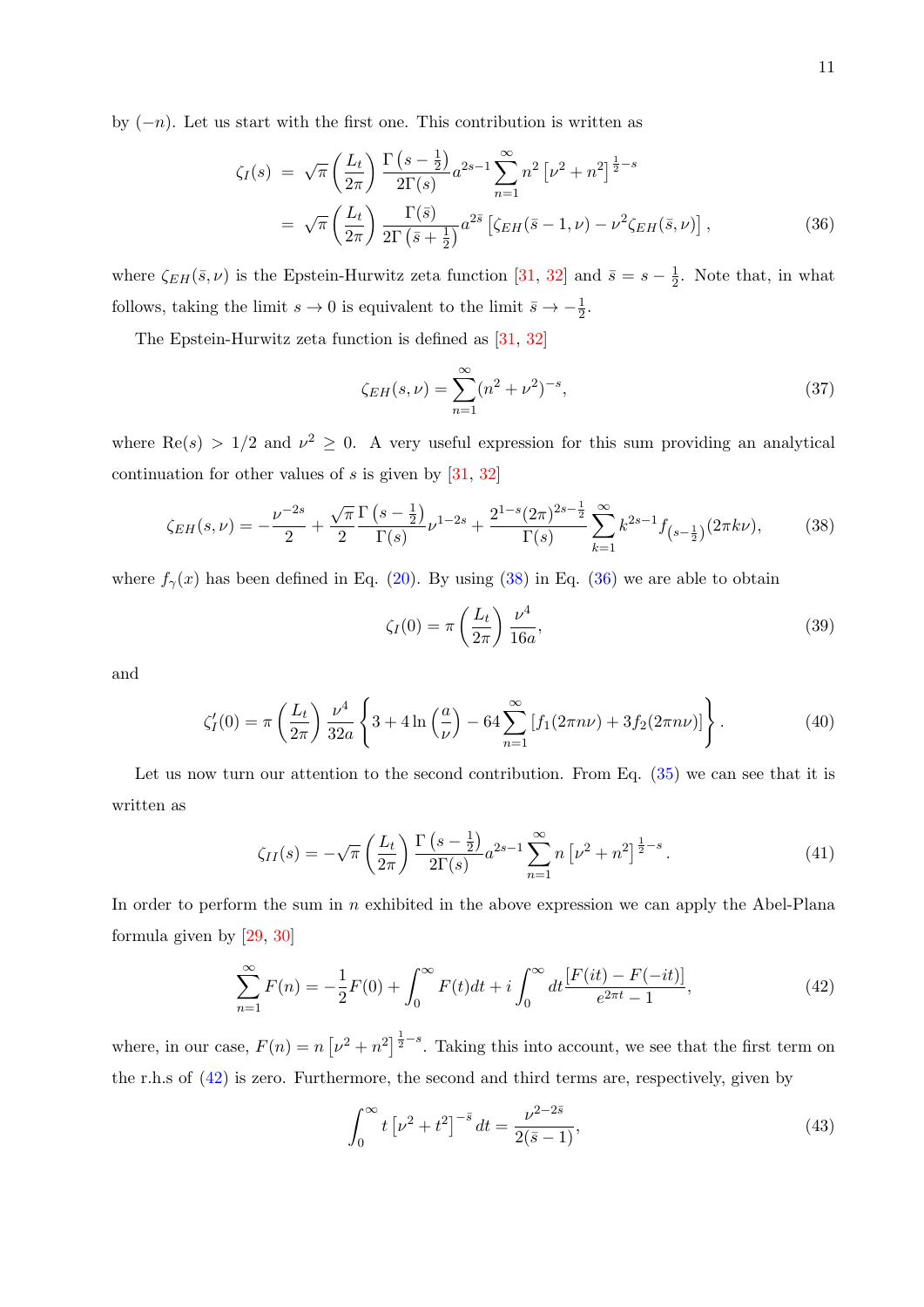and

<span id="page-11-0"></span>
$$
i\int_0^\infty dt \frac{[F(it) - F(-it)]}{e^{2\pi t} - 1} = -A(\bar{s}) \sum_{k=1}^\infty \int_\nu^\infty dt t (t^2 - \nu^2)^{-2\bar{s}} e^{-2\pi kt}
$$
  
= 
$$
-A(\bar{s}) \sqrt{\pi} \sum_{k=1}^\infty k f_{\left(\frac{3}{2} - \bar{s}\right)}(2\pi k \nu), \tag{44}
$$

where  $A(s) = 2^{\frac{3}{2} - \bar{s}}\nu^{3-2\bar{s}}i^{-2\bar{s}} [1 + (-1)^{-2\bar{s}}]$  and we have used the identities  $\sum_{n=1}^{\infty}$  $k=1$  $e^{-2\pi kt} = e^{2\pi t} - 1$ and

$$
\left[\nu^2 + (\pm it)^2\right]^{-\bar{s}} = \begin{cases} \left[\nu^2 - t^2\right]^{-\bar{s}}, & \text{for } \nu > t, \\ (\pm i)^{\bar{s}} \left[t^2 - \nu^2\right]^{-\bar{s}}, & \text{for } \nu < t. \end{cases}
$$
 (45)

Collecting the results in Eqs.  $(43)$  and  $(44)$ , one writes the expression in Eq.  $(41)$  as

<span id="page-11-3"></span>
$$
\zeta_{II}(s) = -\sqrt{\pi} \left( \frac{L_t}{2\pi} \right) \frac{\Gamma(\bar{s})}{2\Gamma(\bar{s} + \frac{1}{2})} a^{2\bar{s}} \left[ \frac{\nu^{2-2\bar{s}}}{2(\bar{s} - 1)} - A(\bar{s}) \sqrt{\pi} \sum_{k=1}^{\infty} k f_{\left( \frac{3}{2} - \bar{s} \right)} (2\pi k \nu) \right]. \tag{46}
$$

This expression allows to take the limit  $s \to 0$ , or equivalently  $\bar{s} \to -\frac{1}{2}$ . This gives

<span id="page-11-1"></span>
$$
\zeta_{II}(0) = -\pi \left(\frac{L_t}{2\pi}\right) \frac{\nu^4}{3a},\tag{47}
$$

and  $\zeta'_{II}(0) = 0$ . We can see that the latter does not give any contribution to the one-loop effective potential. The only contribution would come from Eq. [\(47\)](#page-11-1), but this term enters as a factor accompanying  $ln(\mu^2)$  and will be absorbed by the renormalization constant C, as we shall see below. Note that adopting the Neumann boundary condition would only change the sign of [\(47\)](#page-11-1).

The effective potential with one-loop correction now can be obtained using Eq. [\(7\)](#page-3-0), and the results in Eqs.  $(39)$ ,  $(40)$  and  $(47)$ , that is,

<span id="page-11-2"></span>
$$
V_{\text{eff}}(\Phi) = \frac{\Phi^2}{2a^2} + \frac{\lambda}{4!} \Phi^4 + \frac{C}{4!} \Phi^4
$$
  
 
$$
- \frac{1}{128\pi^2} \left\{ -\frac{13b^4}{3} \ln(\mu^2) + \frac{3b^4}{2} - 2b^4 \ln(b) - 32b^4 \sum_{k=1}^{\infty} \left[ f_1(2\pi n\nu) + 3f_2(2\pi n\nu) \right] \right\}, \tag{48}
$$

where we have used  $R = \frac{6}{\sigma^2}$  $\frac{6}{a^2}$ ,  $b^2 = \frac{\lambda}{2} \Phi^2$  and the four-dimensional spacetime volume of the Einstein Universe  $V = 2\pi^2 L_t a^3$  [\[9\]](#page-14-9). Had we used Neumann boundary condition, the first term in brackets on the r.h.s of  $(48)$  would be  $\frac{19b^4}{3}$  $\frac{3b^4}{3}\ln(\mu^2)$  as a consequence of the change in sign of [\(47\)](#page-11-1). Ultimately, this will not contribute to the renormalized one-loop effective potential, providing that the ground state energy at one-loop is not affected by whether the boundary condition is Dirichlet or Neumann.

The normalization condition expression in Eq. [\(10\)](#page-4-3) can by applied for the effective potential [\(48\)](#page-11-2), after taking  $a \to \infty$ . This provides

$$
\frac{C}{4!} = -\frac{13\lambda^2}{1536\pi^2} \ln(\mu^2) + \frac{3\lambda^2}{1024\pi^2} - \frac{\lambda^2}{512\pi^2} \left[ \ln\left(\frac{\lambda M^2}{2}\right) + \frac{25}{6} \right].
$$
 (49)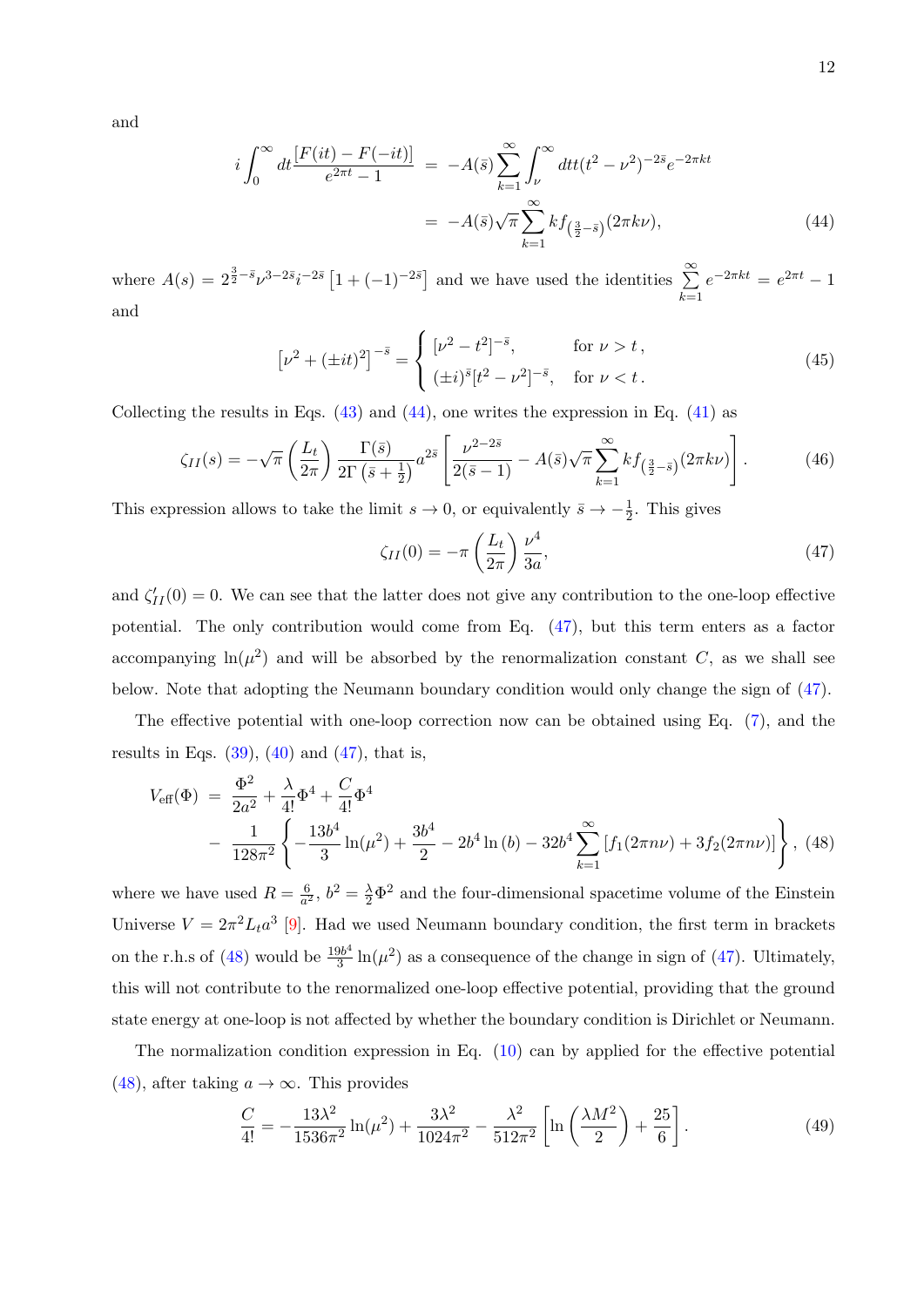Furthermore, by substituting this into Eq. [\(48\)](#page-11-2) we obtain the one-loop renormalized effective potential in the form

<span id="page-12-3"></span>
$$
V_{\text{eff}}^{\text{R}}(\Phi) = \frac{\Phi^2}{2a^2} + \frac{\lambda}{4!} \Phi^4 - \frac{25}{3072\pi^2} \lambda^2 \Phi^4 + \frac{\lambda^2 \Phi^4}{512\pi^2} \ln\left(\frac{\Phi^2}{M^2}\right) + \frac{\lambda^2 \Phi^4}{16\pi^2} \sum_{k=1}^{\infty} \left[ f_1(2\pi n\nu) + 3f_2(2\pi n\nu) \right].(50)
$$

Thereby, the energy density of the ground state  $\Phi = 0$  follows from the renormalized one-loop effective potential. It is found to be

<span id="page-12-0"></span>
$$
V_{\text{eff}}^{\text{R}}(\Phi = 0) = \frac{3}{32a^4 \pi^6} \zeta(4) = \frac{1}{960\pi^2 a^4},\tag{51}
$$

where  $\zeta(4) = \frac{\pi^4}{90}$  is the known value of the Riemann zeta function [\[31\]](#page-16-0). As we have mentioned before, the expression [\(51\)](#page-12-0) is the same with no matter whether the boundary condition is Dirichlet or Neumann. Moreover, although we have obtained the result in Eq. [\(51\)](#page-12-0) using loop corrections it had already been obtained previously by the authors in Ref. [\[23\]](#page-15-4). So, our result agrees with the one reported in [\[23\]](#page-15-4).

What is new here, to the best of our knowledge, is the value of the topological mass obtained by the condition [\(11\)](#page-4-2). It gives

<span id="page-12-1"></span>
$$
m^2 = \frac{1}{a^2} - \frac{\lambda}{32\pi^4 a^2} \zeta(2) = \frac{1}{a^2} \left( 1 - \frac{\lambda}{192\pi^2} \right),\tag{52}
$$

where  $\zeta(2) = \frac{\pi^2}{6}$  $\frac{\pi^2}{6}$ . It is interesting to mention that the numerical factor in the second term at the r.h.s of [\(52\)](#page-12-1) is half of the numerical factor of the one in Eq. (70) of Ref. [\[9\]](#page-14-9). Since  $\lambda$  is small, the expression [\(52\)](#page-12-1) is always positive.

The two-loop contribution to the vacuum energy can be obtained along the same lines as in the previous (sub)-section. The only contribution to the vacuum energy, obtained at  $\Phi = 0$ , comes from the first term in the r.h.s of Eq.[\(9\)](#page-4-1). This term can be calculated with the help of the graphs in Fig[.1,](#page-4-0) i.e.,

<span id="page-12-2"></span>
$$
S_1(\Phi) = \left\{ \sum_{n=1}^{+\infty} \frac{1}{2\pi^2 a^3} \int \frac{dk_t}{(2\pi)} d_D(n) \left[ \frac{n^2}{a^2} + k_t^2 + \frac{\lambda}{2} \Phi^2 \right]^{-s} \right\}^2
$$
  
=  $\left( \frac{1}{2\pi^2 a^3 L_t} \zeta(s) \right)^2$ , (53)

where we have to take  $s = 1$  and  $\zeta(s) = \zeta_I(s) + \zeta_{II}(s)$  is given in terms of Eqs. [\(36\)](#page-10-1), [\(38\)](#page-10-0) and [\(46\)](#page-11-3). Again, if we naively take  $s = 1$  in the expression for the generalized zeta function, to calculate the integral [\(53\)](#page-12-2), we will find a divergence coming from the second term on the r.h.s of [\(38\)](#page-10-0). However, once this term is divided by  $2\pi^2 a^3 L_t$  we can see that it does not depend on a and can be dropped. The result is then

<span id="page-12-4"></span>
$$
S_1(\Phi = 0) = \left(\frac{1}{2\pi^2 a^3 \beta} \zeta_R(1)\right)^2 = \frac{1}{9216a^4 \pi^4},\tag{54}
$$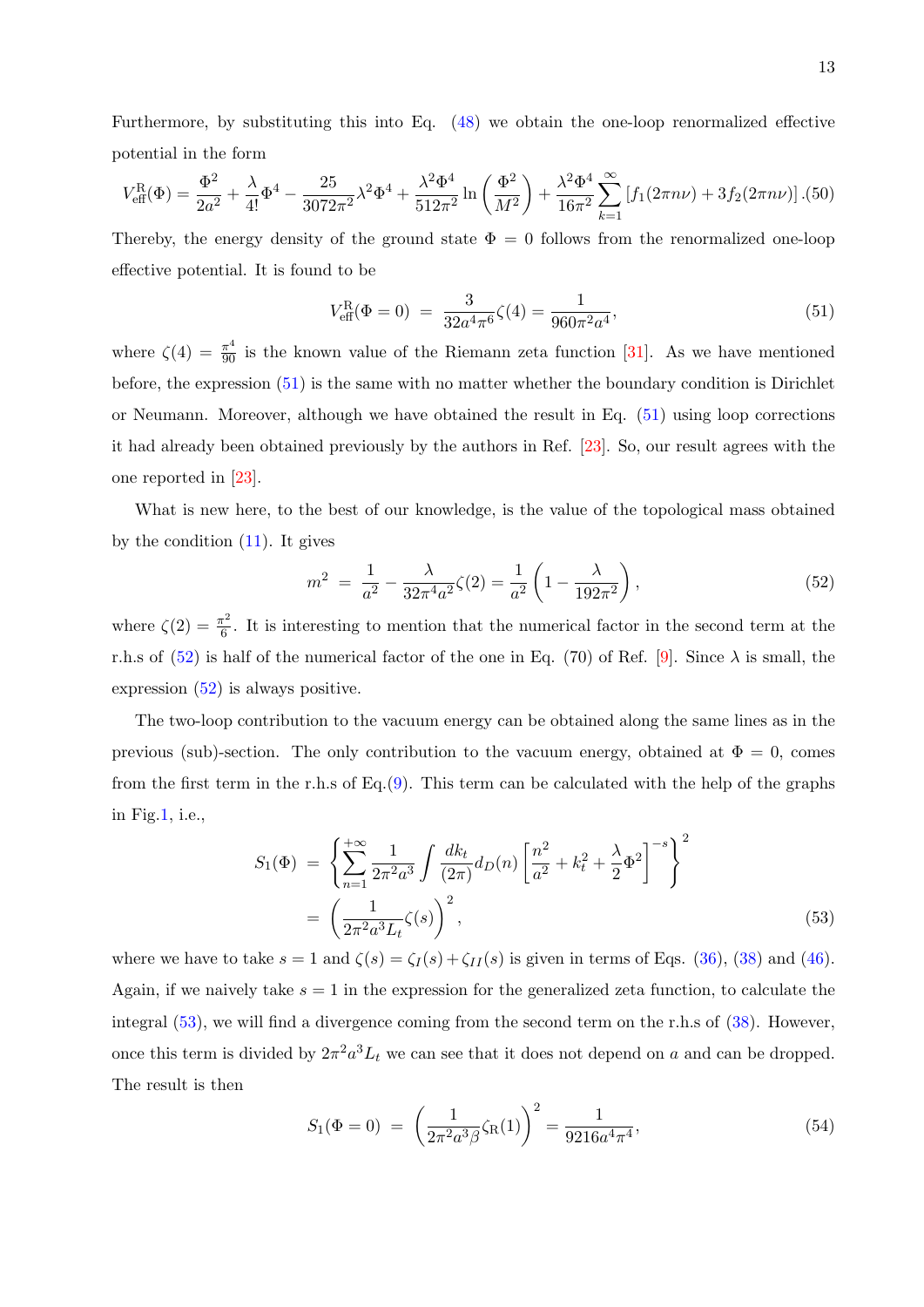where  $\zeta_R(1)$  means that the expression  $\zeta(s)$  was taken at  $s=1$ , dropping the second term on the r.h.s of [\(38\)](#page-10-0). Thus, we finally have the two-loop contribution to the vacuum energy

<span id="page-13-1"></span>
$$
V^{(2)}(\Phi = 0) = \frac{\lambda}{8} S_1(\Phi = 0) = \frac{\lambda}{73728a^4 \pi^4}.
$$
\n(55)

The numerical factor is one fourth of the numerical factor of Eq. (73) in Ref. [\[9\]](#page-14-9). The twoloop contribution to the vacuum energy above also is the same both for Dirichlet and Neumann boundary conditions. To the best of our knowledge, the result in Eq. [\(55\)](#page-13-1) has been for the first time obtained here.

#### <span id="page-13-0"></span>III. CONCLUSIONS

We have investigated the ground state energy (Casimir effect) in the  $\lambda \phi^4$  theory non-minimally coupled to gravity. In addition, we have given a brief review of some aspects on path integral approach, emphasizing the quantum corrections to the effective potential up to the two-loop order and the mechanism of generation of topological mass by considering a quasi-periodically identified Minkowski spacetime and the half-Einstein universe, that is, an Einstein Universe where a massless scalar field propagates under Dirichlet boundary condition. We have found a renormalized effective potential in both cases considered, Eqs. [\(25\)](#page-7-0) and [\(50\)](#page-12-3). At the tree-level graph there is no ground state energy different from zero while considering one and two-loop corrections there are nonzero contributions.

In the quasi-periodically identified Minkowski spacetime case, a nonzero ground state energy at  $\Phi = 0$ , Eq. [\(28\)](#page-7-2), was obtained from the one-loop correction to the effective potential, Eq. [\(25\)](#page-7-0). This result obtained here by means of the effective potential has already been described before in the literature and shows the consistency of our approach. A nonzero contribution to the ground state energy at two-loop levels has also been obtained in Eq. [\(54\)](#page-12-4) as well as the topological mass, Eq. [\(29\)](#page-7-3), generated by the quasi-periodic condition [\(13\)](#page-5-0). This new general result obtained here is consistent with previous results found earlier for the twisted and untwisted scalar fields. The behavior of the topological mass with respect to the phase  $\beta$  is plotted in Fig[.2.](#page-8-0)

On the other hand, in the half-Einstein Universe case, a nonzero ground state energy at  $\Phi = 0$ , Eq. [\(51\)](#page-12-0), was also obtained from the one-loop correction to the effective potential, Eq. [\(50\)](#page-12-3). This result has already been obtained in literature by other method and, as in the case for the quasiperiodically identified Minkowski spacetime, shows the consistency of our approach. Moreover, the new results obtained in this case are the topological mass, Eq. [\(52\)](#page-12-1), and the two-loop contribution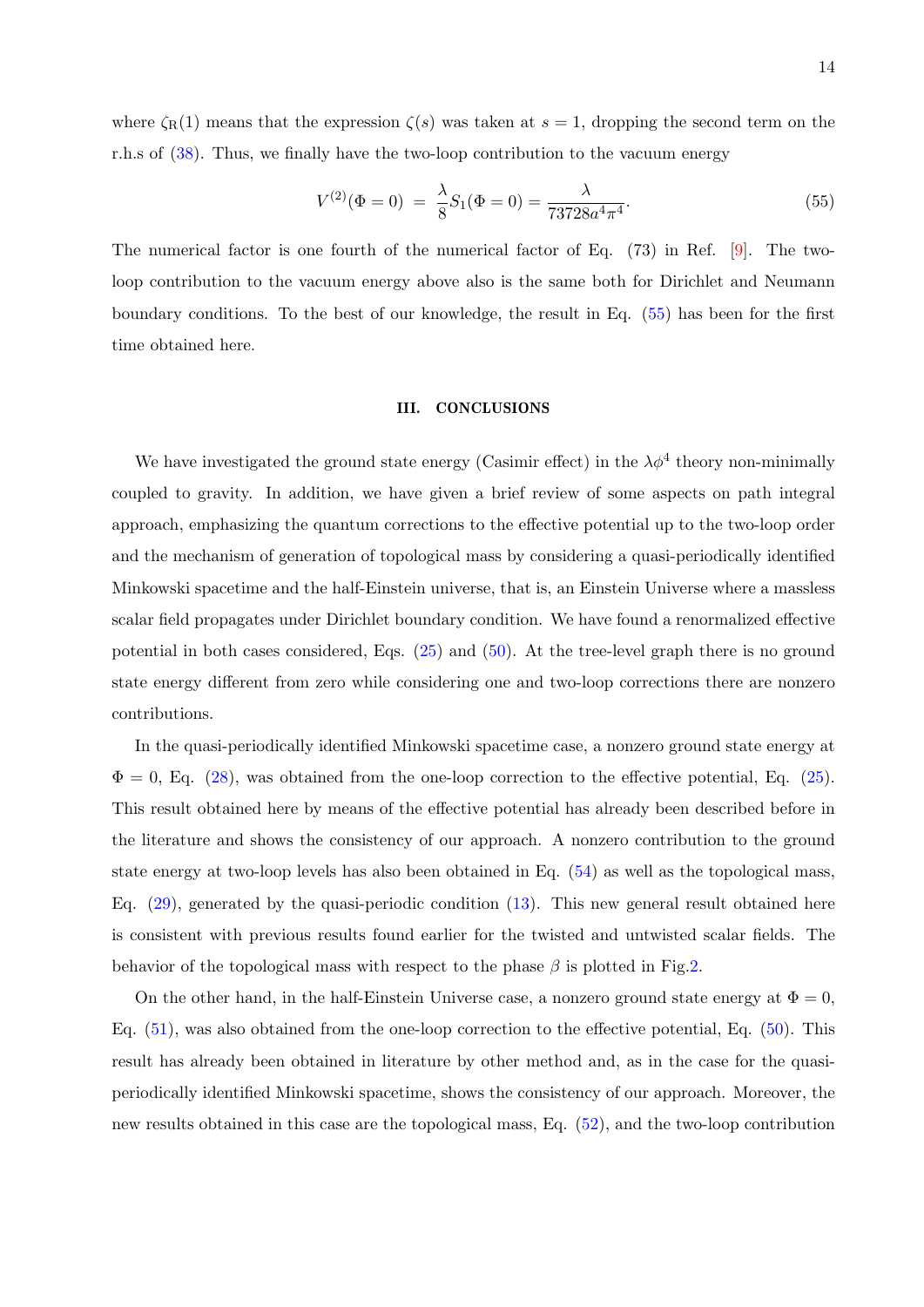to the ground state energy in Eq. [\(55\)](#page-13-1). A natural continuation of this work consist in carrying out the same analysis for other more involved backgrounds, for example, AdS space. This study is currently under way.

#### Acknowledgments

We wish to thank F. S. Gama and A.Y. Petrov for important discussions and collaboration on related topics. P.J.P would like to thank the Brazilian agency CAPES financial support (PDE/CAPES grant, process 88881.171759/2018-01). H.F.S.M would like to thank CNPq for partial financial support  $(PQ/CNPq$  grants 305379/2017-8 and 430002/2018-1). G.Q.G would like to thank the Brazilian agencies CNPq and Fapesq-PB for the financial support (Fapesq-PB/CNPq grant, process 300354/2018-5).

- <span id="page-14-0"></span>[1] S. R. Coleman and E. J. Weinberg, Radiative Corrections as the Origin of Spontaneous Symmetry Breaking, Phys. Rev. D7 (1973) 1888–1910.
- <span id="page-14-2"></span>[2] G. Jona-Lasinio, Relativistic field theories with symmetry breaking solutions, Nuovo Cim. 34 (1964) 1790–1795.
- <span id="page-14-1"></span>[3] K. Huang, E. Manousakis, and J. Polonyi, Effective potential in scalar field theory, Phys. Rev. D 35 (May, 1987) 3187–3192.
- <span id="page-14-3"></span>[4] S. D. Odintsov, Two loop effective potential in quantum field theory in curved space-time, Phys. Lett. B306 (1993) 233–236, [[gr-qc/9302004](http://xxx.lanl.gov/abs/gr-qc/9302004)].
- <span id="page-14-4"></span>[5] M. B. Einhorn and D. R. T. Jones, The Effective potential, the renormalisation group and vacuum stability, JHEP 04 (2007) 051, [[hep-ph/0702295](http://xxx.lanl.gov/abs/hep-ph/0702295)].
- <span id="page-14-6"></span><span id="page-14-5"></span>[6] A. Yu. Petrov, *Quantum superfield supersymmetry*, [hep-th/0106094](http://xxx.lanl.gov/abs/hep-th/0106094).
- <span id="page-14-7"></span>[7] R. Jackiw, Functional evaluation of the effective potential, Phys. Rev. D9 (1974) 1686.
- <span id="page-14-9"></span>[8] D. J. Toms, Casimir effect and topological mass, Phys. Rev. D 21 (Feb, 1980) 928–932.
- [9] D. J. Toms, Symmetry Breaking and Mass Generation by Space-time Topology, Phys. Rev. D21 (1980) 2805.
- <span id="page-14-8"></span>[10] D. J. Toms, Interacting twisted and untwisted scalar fields in a nonsimply connected space-time, Annals of Physics 129 (1980), no. 2 334 – 357.
- <span id="page-14-10"></span>[11] V. M. Mostepanenko and N. N. Trunov, The Casimir effect and its applications, Oxford, UK: Clarendon (1997) 199 p (1997).
- <span id="page-14-11"></span>[12] M. Bordag, G. L. Klimchitskaya, U. Mohideen, and V. M. Mostepanenko, Advances in the Casimir effect, vol. 145. OUP Oxford, 2009.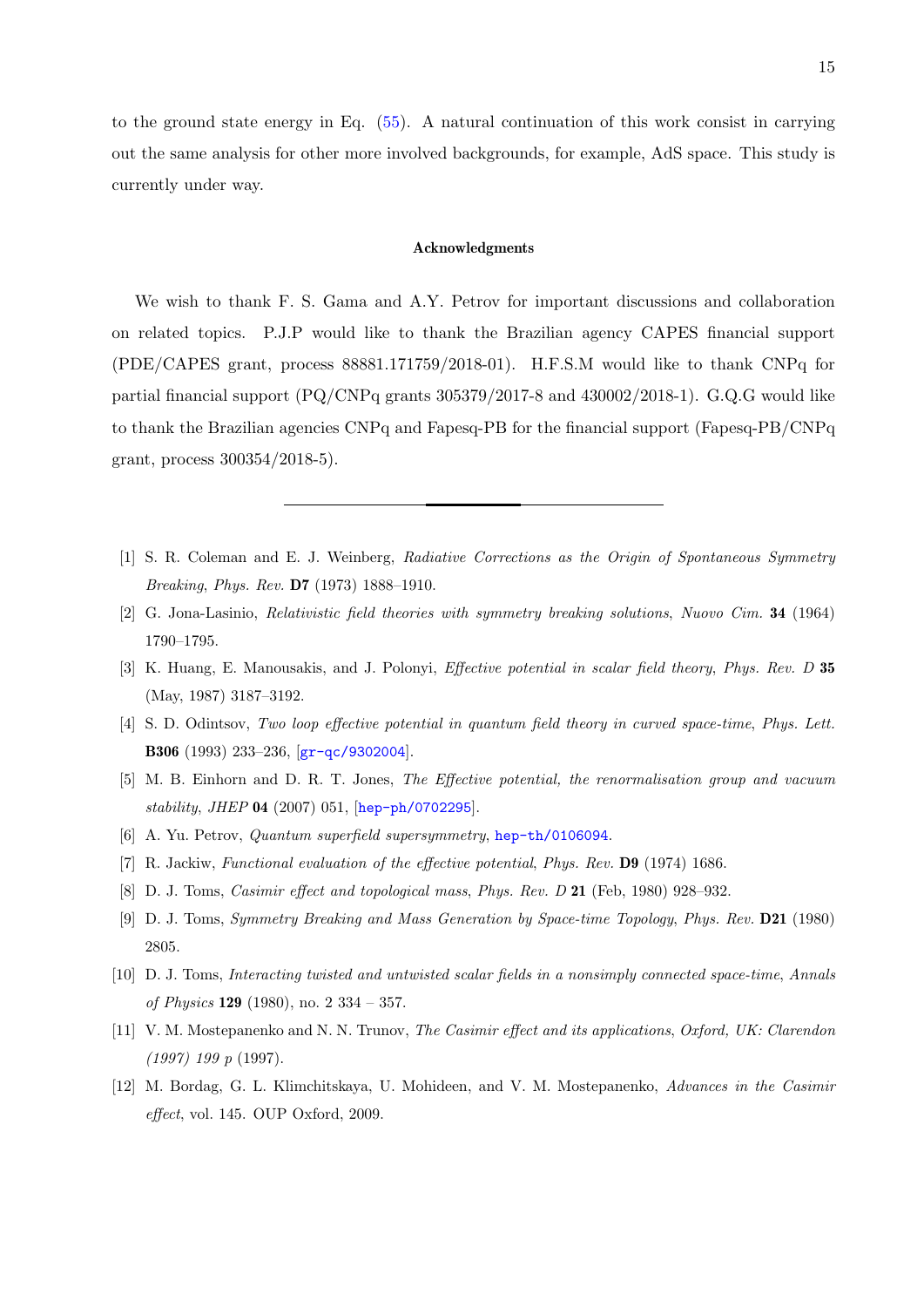- <span id="page-15-0"></span>[13] K. A. Milton, The Casimir effect: Physical manifestations of zero-point energy, River Edge, USA: World Scientific (2001) 301 p (2001).
- <span id="page-15-1"></span>[14] M. J. Sparnaay, Measurements of attractive forces between flat plates, Physica 24 (1958) 751–764.
- [15] S. K. Lamoreaux, Demonstration of the Casimir force in the 0.6 to 6 micrometers range, Phys. Rev. Lett. 78 (1997) 5–8. [Erratum: Phys. Rev. Lett.81,5475(1998)].
- [16] S. K. Lamoreaux, Erratum: Demonstration of the Casimir force in the 0.6 to 6 µm range [phys. rev. lett. 78, 5 (1997)], Phys. Rev. Lett. 81 (Dec, 1998) 5475–5476.
- [17] U. Mohideen and A. Roy, *Precision measurement of the Casimir force from 0.1 to 0.9*  $\mu$  *m, Physical* Review Letters 81 (1998), no. 21 4549–4552.
- [18] V. M. Mostepanenko, New experimental results on the Casimir effect, Brazilian Journal of Physics 30  $(06, 2000)$  309 – 315.
- [19] G. Bressi, G. Carugno, R. Onofrio, and G. Ruoso, Measurement of the Casimir force between parallel metallic surfaces, Phys. Rev. Lett. 88 (2002) 041804, [[quant-ph/0203002](http://xxx.lanl.gov/abs/quant-ph/0203002)].
- [20] W. J. Kim, M. Brown-Hayes, D. A. R. Dalvit, J. H. Brownell, and R. Onofrio, Anomalies in electrostatic calibrations for the measurement of the Casimir force in a sphere-plane geometry, Phys. Rev. A 78 (Aug, 2008) 020101, [[arXiv:0812.0028](http://xxx.lanl.gov/abs/0812.0028)].
- <span id="page-15-2"></span>[21] Q. Wei, D. A. R. Dalvit, F. C. Lombardo, F. D. Mazzitelli, and R. Onofrio, Results from electrostatic calibrations for measuring the Casimir force in the cylinder-plane geometry, Phys. Rev. A 81 (May, 2010) 052115, [[arXiv:1101.1476](http://xxx.lanl.gov/abs/1101.1476)].
- <span id="page-15-3"></span>[22] C. H. G. Bessa and M. J. Rebouças, *Electromagnetic vacuum fluctuations and topologically induced* motion of a charged particle, Class. Quant. Grav. **37** (2020) no.12, 125006 [[arXiv:1910.08694](http://xxx.lanl.gov/abs/1910.08694)].
- <span id="page-15-4"></span>[23] S. S. Bayin and M. Oezcan, Casimir effect in a 'half Einstein universe:' An Exactly solvable case in curved background and with a spherical boundary, Class. Quant. Grav. 10 (1993) L115–L121.
- [24] M. Ozcan, Green's function for a n-dimensional closed, static universe and with a spherical boundary, [gr-qc/0106082](http://xxx.lanl.gov/abs/gr-qc/0106082).
- <span id="page-15-5"></span>[25] G. Kennedy and S. D. Unwin, Casimir cancellations in half an Einstein universe, Journal of Physics A: Mathematical and General 13 (July, 1980) L253–L258.
- <span id="page-15-6"></span>[26] C.-J. Feng, X.-Z. Li, and X.-H. Zhai, Casimir Effect under Quasi-Periodic Boundary Condition Inspired by Nanotubes, Mod. Phys. Lett. A29 (2014) 1450004, [[arXiv:1312.1790](http://xxx.lanl.gov/abs/1312.1790)].
- <span id="page-15-7"></span>[27] L. H. Ford, Casimir Effect for a Self-interacting Scalar Field, Proc. Roy. Soc. Lond. A368 (1979) 305–310.
- [28] L. Ford and T. Yoshimura, Mass generation by self-interaction in non-minkowskian spacetimes, Physics Letters A 70 (1979), no.  $289 - 91$ .
- <span id="page-15-9"></span>[29] V. B. Bezerra, G. L. Klimchitskaya, V. M. Mostepanenko, and C. Romero, Thermal casimir effect in closed Friedmann universe revisited, Phys. Rev. D 83 (May, 2011) 104042.
- <span id="page-15-8"></span>[30] V. B. Bezerra, V. M. Mostepanenko, H. F. Mota, and C. Romero, Thermal Casimir effect for neutrino and electromagnetic fields in closed Friedmann cosmological model, Phys. Rev. D84 (2011) 104025,